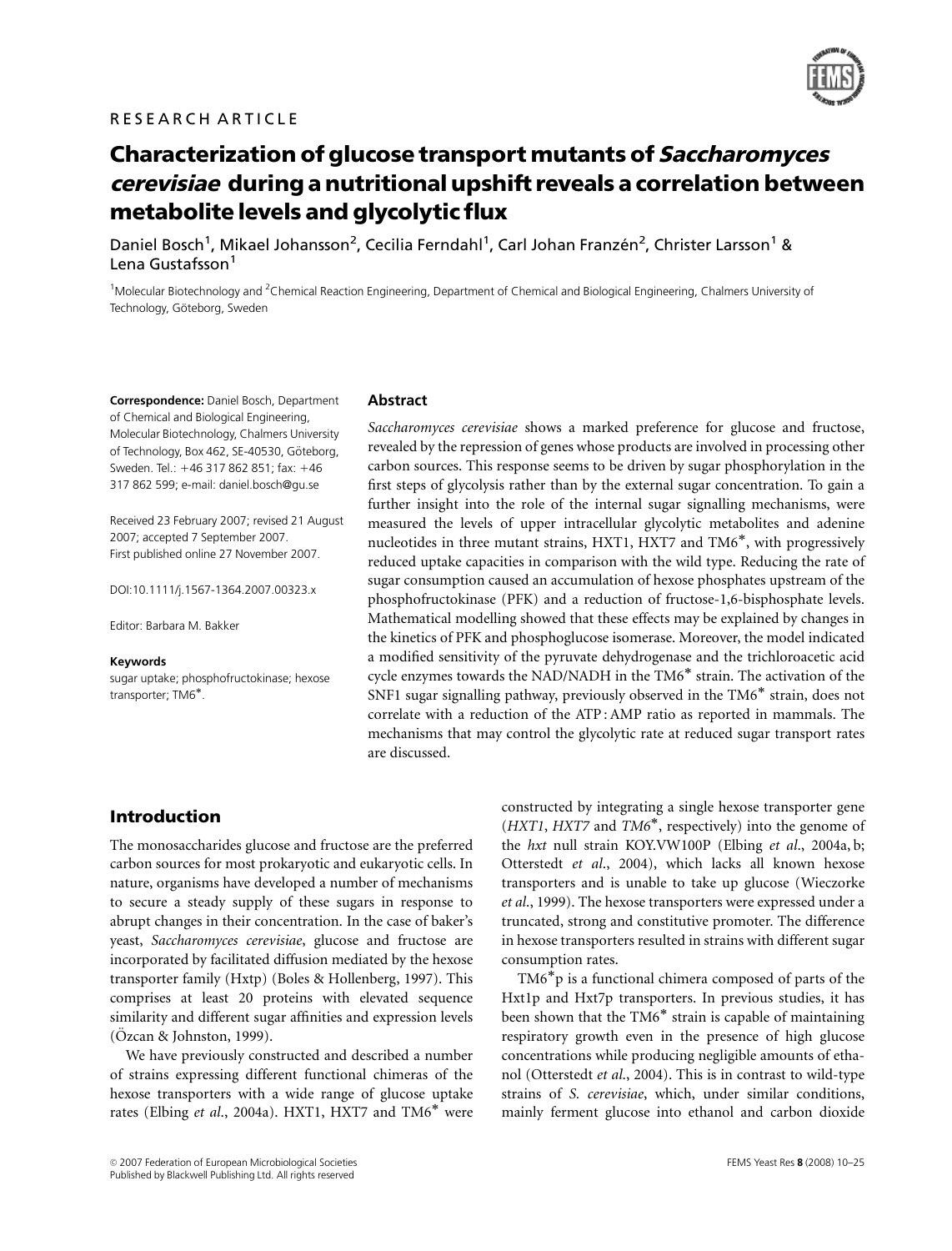$(CO<sub>2</sub>)$  (Fiechter et al., 1981; Verduyn et al., 1984). The wild type can only attain the fully respiratory catabolism shown by the  $TM6^*$  strain when it is grown in glucose-limited chemostats or fed-batch reactors at low dilution rates (Postma et al., 1989).

The addition of glucose or fructose to wild-type cells growing on a respiratory carbon source leads to major changes in gene expression. A large set of genes becomes repressed, for example, those implicated in the trichloroacetic acid (TCA) cycle, glyoxylate cycle, the respiratory chain and the uptake and utilization of alternative carbon sources (Ronne, 1995; Gancedo, 1998; Carlson, 1999). After depletion of glucose or fructose, e.g. at the diauxic shift, repression is relieved (DeRisi et al., 1997). Studies on the transcription pattern of the TM6<sup>\*</sup> strain revealed that even at high glucose concentrations, the profile is very similar to that of the wild type in the absence of sugars (Elbing et al., 2004a, b). This piece of evidence indicates that external levels of glucose do not control the metabolic switch from fermentation to respiration. Presumably, there is an intracellular signal leading to glucose repression, but its identity remains unknown. A number of potential candidates have been proposed, for instance Hxk2 (Rose et al., 1991; De Winde et al., 1996; Hohmann et al., 1999; Rolland et al., 2002), cAMP (Rolland et al., 2001), the concentration of selected intracellular metabolites (Boles & Zimmermann, 1993; Boles et al., 1993) and the ATP : AMP ratio (Wilson et al., 1996). This signal may also control glycolytic flux by influencing the kinetics of one or several enzymes in the route; for instance, modifying the allosteric regulation of hexokinase (HK), phosphofructokinase (PFK) and pyruvate kinase (PK) (Gancedo, 1998) or the regulation of enzymes at the end of phosphorylation cascades, e.g. 6-phosphofructo-2-kinase (Pfk2) by MAPK (Dihazi et al., 2004) and fructose-2, 6-biphosphatase (Fbp26) by cAMP (Boles et al., 1997). Moreover, some glycolytic- and ethanol-producing enzymes have been revealed as regulators of transcriptional activity e.g. Hxk2 (de la Cera et al., 2002) and Pdc1 (Mojžita, 2007) in yeast, and Hxk1 in Arabidopsis thaliana (Cho et al., 2006).

In this study, we address how a reduction in sugar uptake leads to a slow glycolytic rate, therefore causing the shift from respiration to fermentation. We show that the intracellular levels of glycolytic metabolites and adenosine nucleotides are very different in strains with high sugar consumption rates, i.e. the wild type and HXT1 strains, in comparison with strains exhibiting low sugar consumption rates, i.e. HXT7 and TM6<sup>\*</sup>, at the same external sugar concentration. Furthermore, mathematical modelling of the glycolytic flux suggests that these observations may be explained by differences in the kinetics of the PFK and phosphoglucose isomerase (PGI), and by a modified sensitivity of the pyruvate dehydrogenase (PDH) and/or the TCA cycle enzymes towards  $NAD^+$  and NADH.

### Materials and methods

### Strains

All S. cerevisiae strains used were derived from the CEN.PK2-1C strain (van Dijken et al., 2000), herein referred to as the wild type. The construction of the prototrophic strains KOY.HXT1P (HXT1), KOY.HXT7P (HXT7) and KOY.TM6<sup>\*</sup>P (TM6<sup>\*</sup>) has been described by Elbing et al. (2004a).

### Growth conditions

An aerobic chemostat culture with a working volume of 2 L and a constant dilution rate of  $0.1 h^{-1}$  was prepared in a Braun Biostat A fermentor (Braun, Melsungen, Germany). In all cultivations, a two-times concentrated defined minimal medium was used (Verduyn et al., 1992). An antifoaming agent (Polypropylene-2000 Fluka, Steinheim, Switzerland) was added to a final concentration of  $0.1$  mL L<sup>-1</sup> in the bioreactors. The temperature was maintained constant at  $30^{\circ}$ C, and the stirring rate was 1200 r.p.m. The pH was kept at 5.0 by the automatic addition of 1 M NaOH. The airflow was controlled by a mass flow controller from Bronkhorstm, High-Tech, B.V. (Ruurlo, the Netherlands). Cells were precultured overnight in defined medium with 2% (110 mM) glucose as the sole carbon source. The preculture was subsequently used to inoculate a 2 L fermentor with 5% glucose. The feed of fresh substrate with 1% of ethanol as the sole carbon source was started following glucose depletion, as indicated by the  $CO<sub>2</sub>$ production rate. Once the chemostat culture achieved a constant  $CO<sub>2</sub>$  production for at least three volume changes, sugar was pulsed into the vessel, enough to bring the transient concentration to 2%. Simultaneously, the ethanol medium feed was shut off. Oxygen consumption and  $CO<sub>2</sub>$ production rate were followed online using a photoacoustic gas analyser (type 1308; Brüel and Kjær, Nærum, Denmark).

### Dry weight determination

Dry weight was measured in triplicate by centrifugation of  $3 \times 10$  mL of cell culture in preweighed dry glass tubes. The cells were washed twice in 5 mL of deionized water (MilliQ), dried for 24 h at  $110\,^{\circ}$ C and stored in a desiccator before weighing.

## Determination of extracellular substrate and products

Duplicate samples of 1 mL each were sterile filtered (0.22  $\mu$ m), frozen in liquid N<sub>2</sub> and stored at  $-20$  °C. The analyses of glucose, ethanol and glycerol were performed using enzymatic combination kits (Boehringer-Mannheim GmbH, Mannheim, Germany).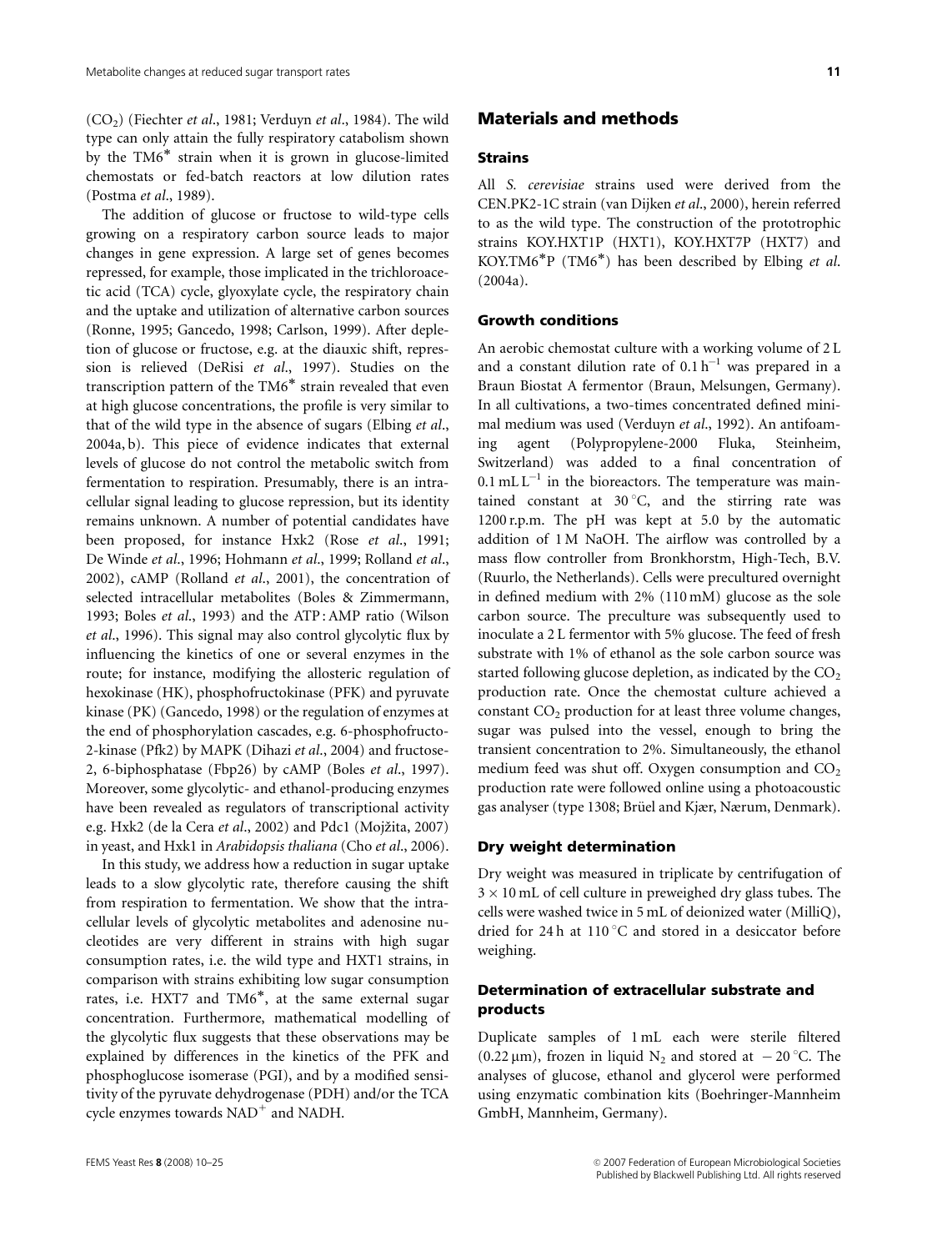# Consumption and production rates

The mean rates of glucose and fructose consumption and ethanol production were determined for the 2-h interval subsequent to sugar addition. The mean values of the dry weight in the specified time intervals were used in the rate calculations.

### Determination of glycogen and trehalose

Duplicate samples of 5 mL were centrifuged at  $4^{\circ}$ C and the pellets were frozen in liquid nitrogen, maintained at  $\,$  – 40  $^\circ\mathrm{C}$ and analysed as described previously (Parrou & François, 1997). The content of storage carbohydrates was normalized to the cell dry weight of the same culture samples.

### Determination of intracellular metabolites

For all metabolites, except ATP, six samples of 3 mL each were directly transferred into preweighed tubes with 10 mL of methanol maintained at  $-48^{\circ}$ C; the final concentration of methanol (v/v) was about 75%. The extraction was performed as described previously (Gustafsson, 1979). The extraction and quantification of ATP was performed separately. Triplicate samples of 1 mL each were added to 1.2 mL of 0.51M TCA, thereby extracting ATP as described earlier in Gustafsson (1979). The ATP concentration was analysed in triplicate on a Packard Pico-Lite luminometer (Packard Instruments, Downers Grove, IL) using ATP bioluminescence assay kits (CLSII) (Roche Diagnostics, Mannheim, Germany).

### Measurement of sugar uptake capacity

Samples for determination of the sugar uptake were taken during steady-state growth on ethanol. Cells were harvested and washed twice with 0.1 M potassium phosphate buffer (pH 6.5), diluted to a cell density of  $75 \text{ g L}^{-1}$  (wet weight) and kept on ice. Uptake of  $\vert^{14}C\vert$  glucose (Amersham Life Science, Uppsala, Sweden) was assayed as described by Özcan et al. (1993) with the modifications developed by Walsh et al. (1994). Radioactivity was quantified using a liquid scintillation detector (Beckman Coulter AB, Bromma, Sweden). Total cellular protein was determined with the bichloroacetic acid kit (Bio-Rad Laboratories Inc., Hercules, CA). Three separate series at seven different sugar concentrations were performed. Data were analysed using Hanes plots.

### Mathematical modelling

A kinetic model was constructed to describe respiro-fermentative growth on glucose during the 2-h transients after the glucose pulse to the four strains. The stoichiometry and kinetic rate equations of the reaction network are shown in Table 1. F16BP was not included in the model, because it is known that yeast cells adapted to grow on ethanol and

Polynomial approximations of the glucose uptake rate, the oxygen uptake rate and the biomass concentration were used as input to the model. Biosynthesis was described as a lumped reaction from several glycolytic intermediates. It was adapted from the aerobic case described by Sárvári Horváth et al. (2003). The average macromolecular composition of cells was assumed to be 50% (w/w) protein (average amino acid composition according to Albers et al., 1996), 10% RNA (average nucleotide composition according to Mounolou, 1975), 30% carbohydrates, 5% lipids and 5% ash. The intracellular AMP concentration was set as the average of the measured values for each time course. The total pool of ATP and ADP was set equal to the average sum during each time course. The total  $NAD^+$ +NADH pool was set to 3 mM, with the exception of the HXT1 strain, for which it was set to 3.4 mM, corresponding to the same ratio between the assumed total pool and the measured initial  $NAD<sup>+</sup>$  concentration as in the wild type. The errors between the measured and predicted intracellular concentrations of G6P, F6P, F16BP, pyruvate, ADP, ATP and  $NAD^+$ , the extracellular concentrations of ethanol and glycerol and the  $CO<sub>2</sub>$  evolution rates were used for parameter optimization. The maximum rates ( $V_{\text{max}}$  values) for PFK, aldolase, GapDH, Lp-PEP, PK, PDC, ADH, Lp-GDP and Lp-ATP were optimized. For Lp-PDH and complete TCA cycle reactions,  $V_{\text{max}}$  as well as  $K_{\text{NAD}}$  and  $K_{\text{I, NADH}}$  were fitted.

The increase in expression during the pulse was taken into consideration by fitting an expression factor for the upper part of glycolysis, and one for PDC, such that the  $V_{\text{max}}$  values of these reactions were multiplied by a factor  $(1 + \text{Expr } t)$ . ADH and GapDH were assumed to be linearly expressed from zero to full expression during the 120 min of the pulse for the wild type and HXT1 strains, while constant expression gave a better fit for the HXT7 and the TM6 strains. For the TM6<sup>\*</sup> strain,  $V_{\text{max}}$  for phosphoglucose isomerase was also adjusted.

Parameters were estimated using the nonlinear least squares minimization function lsqnonlin.m and the stiff ordinary differential equation solver ode15s.m in  $MATLAB^{\&}$ 6.5. The parameter values were scaled with  $10^{-5}$  times the inverse of the initial values, to give a uniform parameter set for improved efficiency of the minimization routine. Owing to evaporation likely leading to erroneous ethanol measurements, ethanol was weighted by a factor 0.5 in the sum of squares, while glycerol was weighted by a factor 10. Global minimum cannot be 100% guaranteed, but the optimum was the best result from several different initial guesses for the parameter values. For the HXT7 and the TM6<sup>\*</sup> strains, this procedure unfortunately only produced infeasible results (negative F16BP, acetaldehyde, or ethanol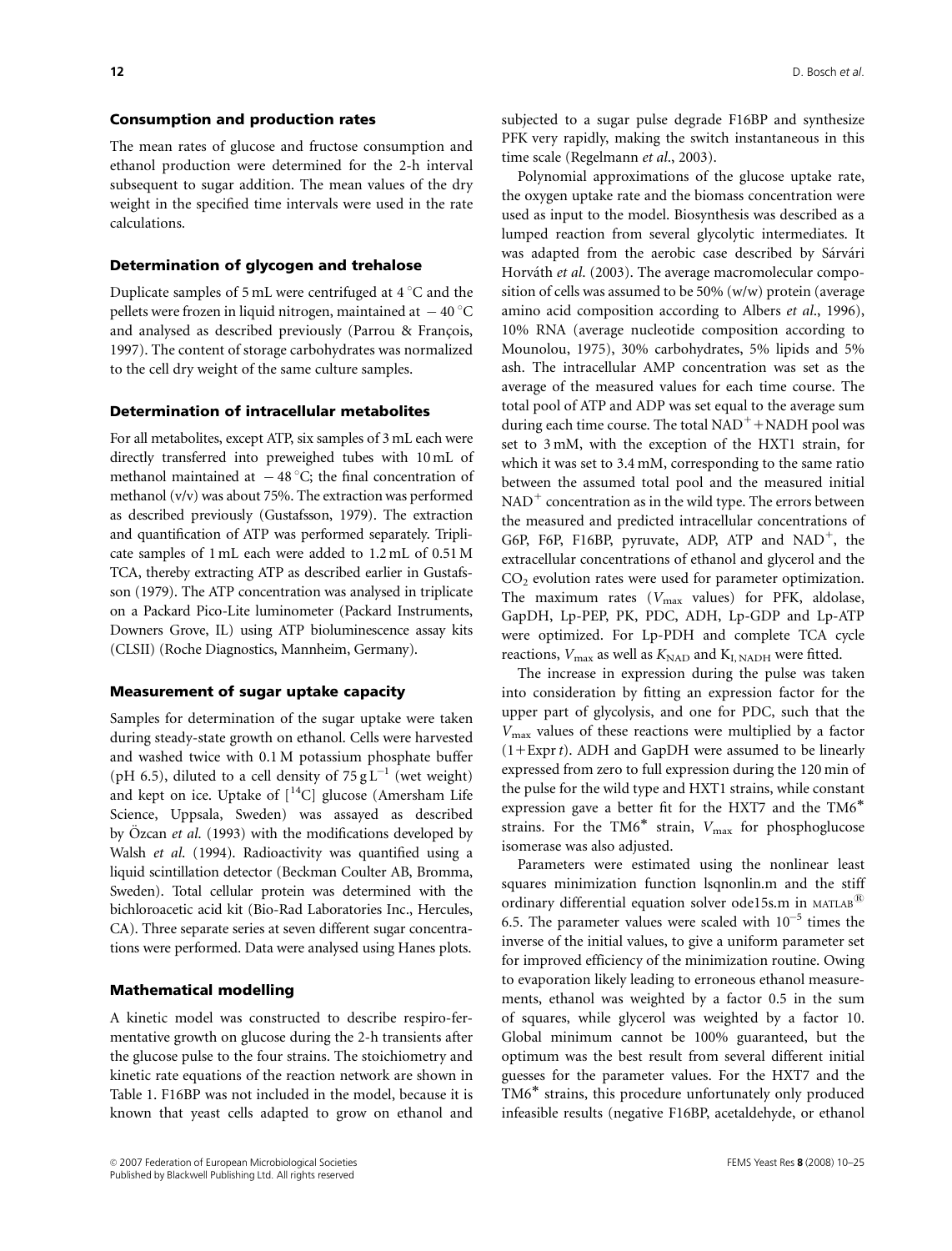|  |  | <b>Table 1.</b> Stoichiometry and kinetics of the reaction in the kinetic model |  |  |  |  |  |  |
|--|--|---------------------------------------------------------------------------------|--|--|--|--|--|--|
|--|--|---------------------------------------------------------------------------------|--|--|--|--|--|--|

| Rate equation                                                                                                                                                                                                                                                                                                                                                                                                        | Parameter values                                                                                                                                                                          |
|----------------------------------------------------------------------------------------------------------------------------------------------------------------------------------------------------------------------------------------------------------------------------------------------------------------------------------------------------------------------------------------------------------------------|-------------------------------------------------------------------------------------------------------------------------------------------------------------------------------------------|
| Glucose transport                                                                                                                                                                                                                                                                                                                                                                                                    |                                                                                                                                                                                           |
| $Glcx \rightarrow Glc$                                                                                                                                                                                                                                                                                                                                                                                               | $V_{\text{GlcTransp}}$ = measured                                                                                                                                                         |
|                                                                                                                                                                                                                                                                                                                                                                                                                      |                                                                                                                                                                                           |
| $V_{\text{GlcTransn}}$                                                                                                                                                                                                                                                                                                                                                                                               |                                                                                                                                                                                           |
| Hexokinase<br>$Glc + ATP \rightarrow G6P + ADP$                                                                                                                                                                                                                                                                                                                                                                      | Hynne et al. (2001)<br>$V_{3\,\text{m}}$ = 1000 mM min <sup>-1</sup> (est)                                                                                                                |
|                                                                                                                                                                                                                                                                                                                                                                                                                      |                                                                                                                                                                                           |
| $V_{HK} = (1 + \text{Expr}_1 t) \frac{V_{3m}[\text{Glc}][\text{ATP}]}{K_{30\text{Glc}}K_{3\text{ATP}} + K_{3\text{Glc}}[\text{ATP}] + K_{3\text{ATP}}[\text{Glc}] + [\text{Glc}][\text{ATP}]}$                                                                                                                                                                                                                       | $K_{3ATP} = 0.1$ mM<br>$K_{3\text{Glc}} = 0 \text{ mM}$<br>$K_{3DGL} = 0.37$ mM                                                                                                           |
| Phosphoglucose isomerase<br>$G6P \leftrightarrow F6P$                                                                                                                                                                                                                                                                                                                                                                | Hynne et al. (2001)<br>$V_{4m}$ = estimated                                                                                                                                               |
| $V_{PGI} = (1 + \text{Expr}_1 t) \frac{V_{4m} \left[ [\text{G6P}] - \frac{[\text{F6P}]}{K_{\text{deg}}} \right]}{K_{\text{AG6P}} + [\text{G6P}] + \frac{K_{\text{AG6P}}}{K_{\text{deg}} [\text{F6P}]}}$                                                                                                                                                                                                              | $K_{4G6P} = 0.8$ mM<br>$K_{4G6P} = 0.15$ mM<br>$K_{4eq} = 0.30$ mM<br>$Expr_1 =$ estimated                                                                                                |
| Phosphofructokinase<br>$F6P + ATP \rightarrow F16BP + ADP$                                                                                                                                                                                                                                                                                                                                                           | Teusink et al. (2000)<br>$V_{5m}$ = estimated                                                                                                                                             |
| $V_{\text{PFK}} = (1 + \text{Expr}_1 t) \frac{V_{5m} g_R \lambda_1 \lambda_2 (1 + \lambda_1 \lambda_2 + g_R \lambda_1 \lambda_2)}{(1 + \lambda_1 \lambda_2 + g_R \lambda_1 \lambda_2)^2 + \lambda (1 + \text{Exp} \lambda_2)^2}$                                                                                                                                                                                     | $K_{ATP} = 0.65$ mM<br>$K_{AMP} = 0.0995$ mM<br>$K_{R,ATP} = 0.71$ mM<br>$Expr_1 =$ estimated                                                                                             |
| $\lambda_1 = \frac{\text{[F6P]}}{K_{R \text{ F6P}}}; \quad \lambda_2 = \frac{\text{[ATP]}}{K_{R \text{ ATP}}}$                                                                                                                                                                                                                                                                                                       | $K_{R, F6P} = 0.1$ mM<br>$K_{F26BP} = 0.000682$ mM                                                                                                                                        |
| $L = L_0 \left[ \frac{1 + c_{i,\text{ATP}}[\text{ATP}]/K_{\text{ATP}}}{1 + [\text{ATP}]/K_{\text{ATP}}}\right]^2 \left[ \frac{1 + c_{i,\text{AMP}}[\text{AMP}]/\text{K}_{\text{AMP}}}{1 + [\text{AMP}]/\text{K}_{\text{AMP}}}\right]^2 \left[ \frac{1 + c_{i,\text{F26bP}}[\text{F26bP}]/\text{K}_{\text{F26bP}} + c_{i,\text{F16bP}}[\text{F16bP}]/\text{K}_{\text{F16bP}}}{1 + [\text{F26bP}]/\text{K}_{\text{F26$ | $K_{F16BP} = 0.111$ mM<br>$C_{ATP} = 3$<br>$C_{i, \text{ATP}} = 100$<br>$C_{i, \text{AMP}} = 0.0845$<br>$C_{i, F26BP} = 0.0174$<br>$C_{i, F16BP} = 0.397$<br>$g_R = 5.12$<br>$L_0 = 0.66$ |
| Aldolase<br>$F16bP \leftrightarrow DHAP + GAP$                                                                                                                                                                                                                                                                                                                                                                       | Hynne et al. (2001)<br>$V_{6\,\text{m}}$ = estimated                                                                                                                                      |
|                                                                                                                                                                                                                                                                                                                                                                                                                      | $K_{6F16BP} = 0.3$ mM                                                                                                                                                                     |
| $F(A \cap B)$ $D \cap A \cap B$                                                                                                                                                                                                                                                                                                                                                                                      |                                                                                                                                                                                           |

$$
V_{ALD}=\frac{(1+Expr_1t)V_{6m}\left[[F16bP]-\frac{5[GAP][DHAP]}{K_{Seq}}\right]}{\left(\frac{K_{6F16bP}+[F16bP]+\frac{[GAP]K_{6DHAP}5}{K_{6eq}}+\frac{[DHAP]K_{6GAP}5}{K_{6eq}}}{+\frac{[F16bP][GAP]}{K_{6IGAP}}+\frac{[GAP][DHAP]5}{K_{6eq}}\right)}
$$

 $K_{6DHAP} = 2.0$  mM  $K_{6GAP} = 4.0$  mM  $K_{6IGAP}$  = 10.0 mM  $K_{6eq} = 0.081$  mM  $Expr_1 =$  estimated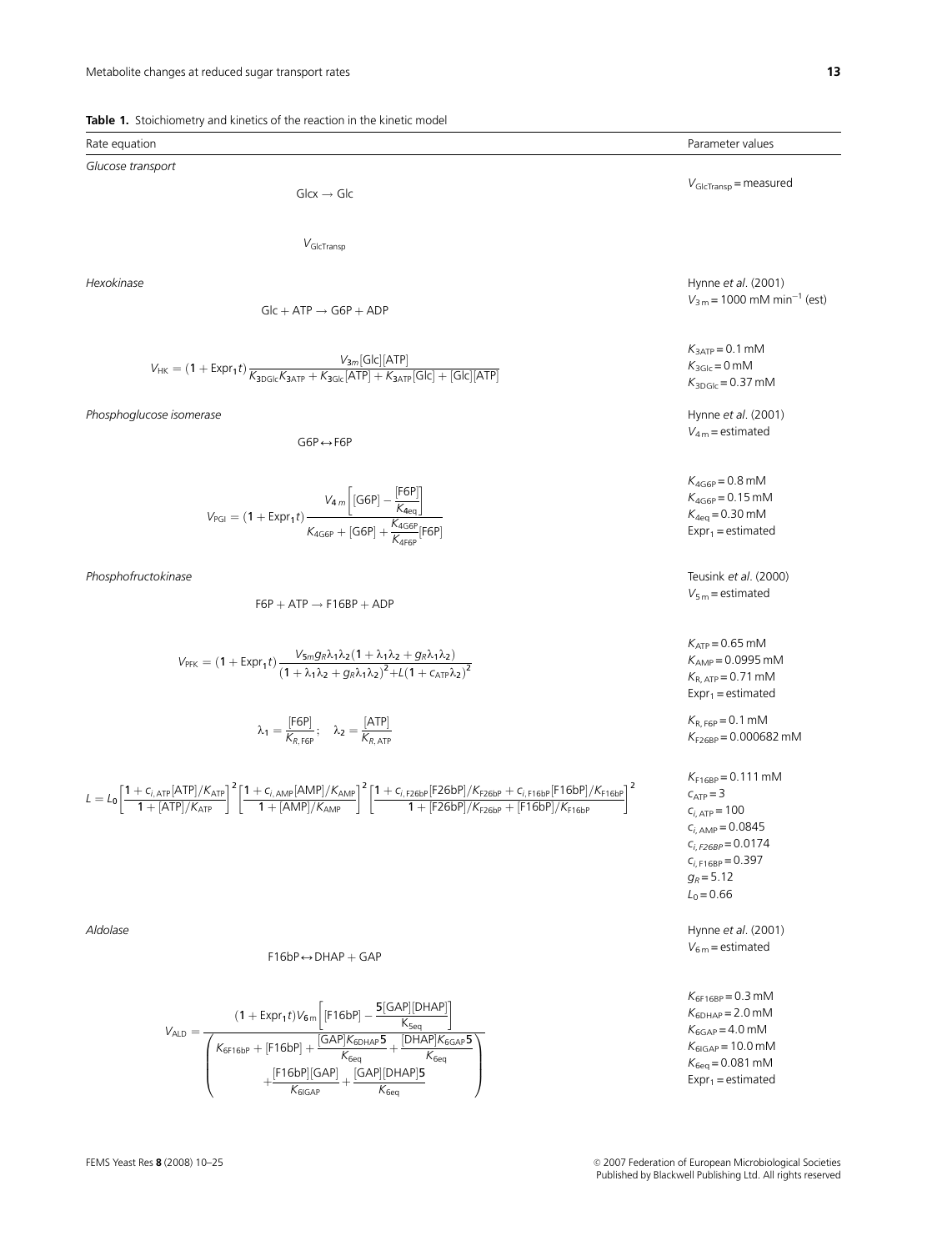Triosephosphate isomerase

 $DHAP \leftrightarrow GAP$ 

$$
V_{TIM}=\frac{V_{7\ m}\bigg[[DHAP]-\frac{[GAP]}{K_{7eq}}\bigg]}{K_{7DHAP}+[DHAP]+\frac{K_{7DHAP}[GAP]}{K_{7GAP}}}
$$

Glyceraldehyde-3-phosphate dehydrogenase

 $GAP + NAD^+ \leftrightarrow BPG + NADH + H^+$ 

$$
V_{GAPDH}=(1+Expr_1t)\frac{V_8\,m\left[\left[GAP\right]\left[NAD\right]\frac{\left[BPG\right]\left[NADH\right]}{\mathcal{K}_{8eq}}\right]}{K_{8GAP}\mathcal{K}_{8NAD}\left[1+\frac{\left[GAP\right]}{\mathcal{K}_{8GAP}}+\frac{\left[BPG\right]\right]\left[1+\frac{\left[NAD\right]}{\mathcal{K}_{8NAD}}+\frac{\left[NADH\right]}{\mathcal{K}_{8NAD}+}\right]}
$$

Lp-PGK, Lumped reactions from BPG to PEP

$$
BPG + ADP + P_i \leftrightarrow PEP + ATP
$$

$$
V_{PEP} = k_{9f}[BPG][ADP] - k_{9r}[PEP][ATP]
$$

$$
PEP + ADP + P_i \rightarrow PYR + ATP
$$
\n
$$
V_{\text{PR}} = \frac{V_{10} \frac{[PEP]}{K_{\text{PEPD}}} \left[\frac{[PEP]}{K_{\text{PEPD}}} + 1\right]^{(n^{10}-1)}}{L_{0,10} \left[\frac{\frac{[ATP]}{K_{\text{RFDD}}} + 1}{\frac{[F16DP]}{K_{\text{PEPD}}} + 1}\right]^{n^{10}} + \left[1 + \frac{[PEP]}{K_{\text{PEPD}}} \right]^{n^{10}} \frac{[ADP] + K_{ADP10}}{K_{\text{PEPD}}}.
$$

Lp-PDH, Lumped reactions from pyruvate to the complete TCA Rizzi et al. (1997)

$$
PYR+5\,NAD^++ADP+P_i\rightarrow 3\,CO_2+5\,NADH+5\,H^++ATP
$$

$$
V_{TCA}=\frac{V_{PDH}[PYR][NAD]}{\left(\begin{matrix}K_{NAD13}[PYR]+K_{PYR13}[NAD]+\frac{K_{I-PYR13}K_{NAD13}[NADH]}{K_{I-NADH13}}\\+ [PYR][NAD]+\frac{K_{NAD13}[PYR][NADH]}{K_{I-NADH13}}\end{matrix}\right)}
$$

Pyruvate decarboxylase Teusink et al. (2000)

$$
PYR \rightarrow ACA + CO_2 \\
$$

$$
V_{PDC} = (1 + Expr_2t) \frac{V_{11m} \left[\frac{[PYR]}{K_{11}}\right]^{n^{11}}}{1 + \left[\frac{[PYR]}{K_{11}}\right]^{n^{11}}}
$$

<sup>c</sup> 2007 Federation of European Microbiological Societies FEMS Yeast Res 8 (2008) 10–25 Published by Blackwell Publishing Ltd. All rights reserved

Rate equation  
\n
$$
\text{Primesophosphate isomerase}
$$
\nHynne et al. (2001)  
\n
$$
V_{Tm} = 116.4 \text{ mM min}^{-1}
$$
\n
$$
V_{Tm} = 116.4 \text{ mM min}^{-1}
$$
\n
$$
V_{Tm} = 12.3 \text{ mM}
$$
\n
$$
V_{Tm} = 12.3 \text{ mM}
$$
\n
$$
V_{Tm} = 12.3 \text{ mM}
$$
\n
$$
V_{Tm} = 12.3 \text{ mM}
$$
\n
$$
V_{Tm} = 12.3 \text{ mM}
$$
\n
$$
V_{Tm} = 12.3 \text{ mM}
$$
\n
$$
V_{Tm} = 12.3 \text{ mM}
$$
\n
$$
V_{Tm} = 12.3 \text{ mM}
$$
\n
$$
V_{Tm} = 12.3 \text{ mM}
$$
\n
$$
V_{Tm} = 12.3 \text{ mM}
$$
\n
$$
V_{Tm} = 12.3 \text{ mM}
$$
\n
$$
V_{Tm} = 12.3 \text{ mM}
$$
\n
$$
V_{Tm} = 12.3 \text{ mM}
$$
\n
$$
V_{Tm} = 12.3 \text{ mM}
$$
\n
$$
V_{Tm} = 12.3 \text{ mM}
$$
\n
$$
V_{Tm} = 12.3 \text{ mM}
$$
\n
$$
V_{Tm} = 12.3 \text{ mM}
$$
\n
$$
V_{Tm} = 12.3 \text{ mM}
$$
\n
$$
V_{Tm} = 12.3 \text{ mM}
$$
\n
$$
V_{Tm} = 12.3 \text{ mM}
$$
\n
$$
V_{Tm} = 12.3 \text{ mM}
$$
\n
$$
V_{Tm} = 12.3 \text{ mM}
$$
\n
$$
V_{Tm} = 12.3 \text{ mM}
$$
\n
$$
V_{Tm} = 12.3 \text{ mM}
$$
\n
$$
V_{Tm} = 12.3 \text{ mM}
$$
\n
$$
V_{Tm} = 12.3 \text{ ml}
$$
\n
$$
V_{Tm} = 12.
$$

Hess (1973)  $V_{10\,m}$  = estimated

 $K_{\text{PEP10}} = 0.19 \text{ mM}$  $K_{ATP10} = 9.3$  mM  $K_{FBP10} = 0.2$  mM  $K_{ADP10} = 0.3$  mM  $n_{10} = 4$  $L_{0, 10} = 60000$ 

 $V_{PDH}$  = estimated

 $K_{\text{NAD13}} =$  estimated  $K_{1-NADH13}$  = estimated  $K_{PYR13}$  = 70 mM  $K_{1}$ –  $p_{YR13}$  = 20 mM

 $V_{11 m}$  = estimated

 $K_{11} = 4.3$  mM  $n_{11} = 1.9$  $Expr_2 =$  estimated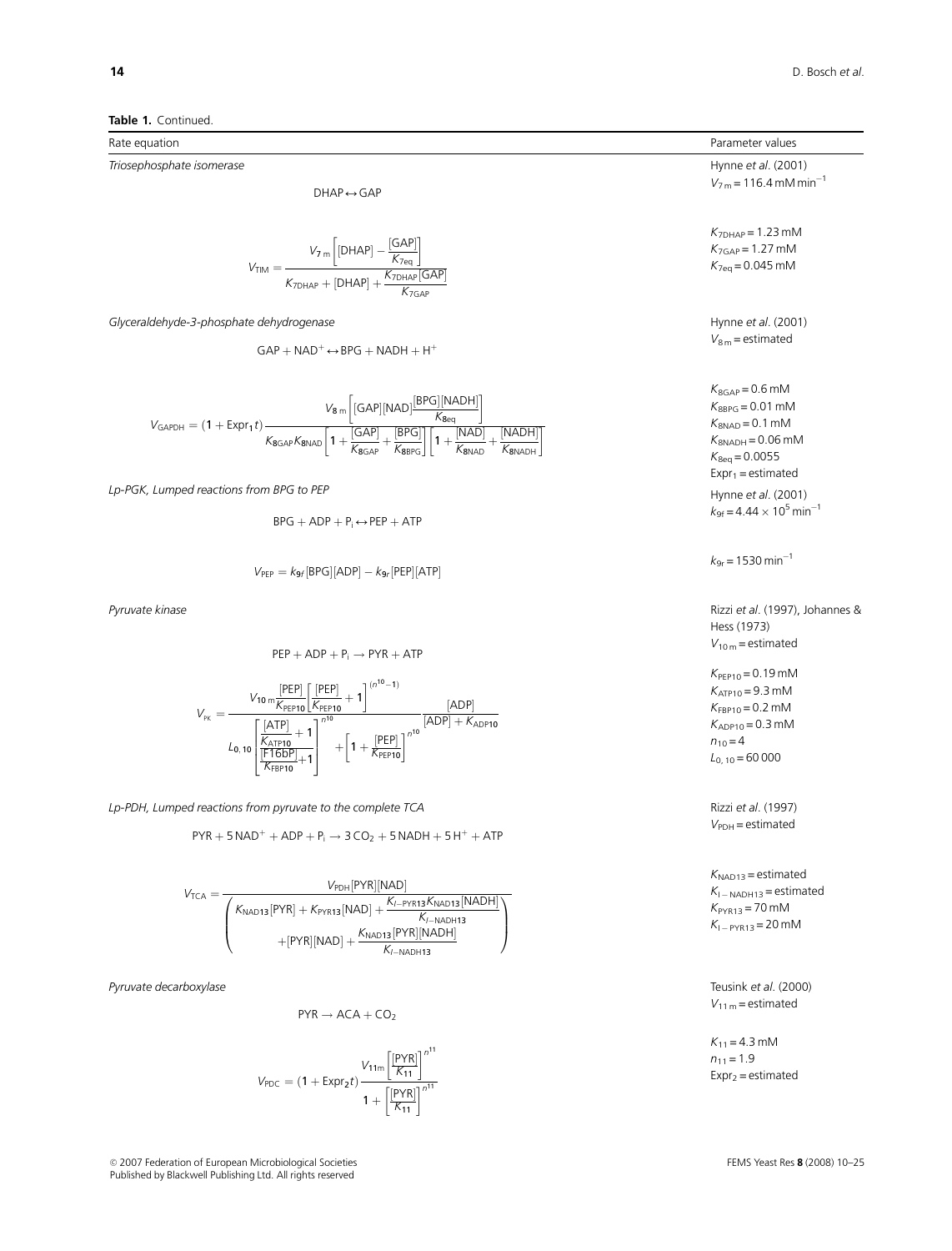### Table 1. Continued.

Alcohol dehydrogenase (ADH1) Ganzhorn et al. (1987),

$$
ACA + NADH + H^{+} \leftrightarrow EtOH + NAD^{+}
$$
\n
$$
K_{EtOH} = 17 \text{ mM}
$$



Lp-GPD Lumped reactions from DHAP to glycerol and the state of the state of the Hynne et al. (2001)

$$
V_{15\,\text{m}} = \text{estimated}
$$

$$
V_{lpGLYC} = \frac{K_t V_{15\ m} [DHAP]}{\left(\frac{K_{15DAHP}}{K_{15DAHP}}\left[1 + \frac{K_{15INADH}}{[NADH]}\left(1 + \frac{[NAD]}{K_{15INAD}}\right)\right]\right)}
$$

$$
+ [DHAP]\left[1 + \frac{K_{15NADH}}{[NADH]}\left(1 + \frac{[NAD]}{K_{15INAD}}\right)\right]}
$$

EtOH ↔ EtOHx

$$
V_{\text{diffEtOH}} = k_{13}([\text{EtOH}] - [\text{EtOH}_e])
$$

Diffusion of glycerol and the state of the control of the Hynne et al. (2001) Diffusion of glycerol and the control of the control of the control of the control of the control of the control of the control of the control o

 $Glyc \leftrightarrow Glycx$ 

$$
V_{\text{diffGlyc}} = k_{16}([\text{Glyc}] - [\text{Glyc}_e])
$$

Oxygen consumption

$$
NADH + H^{+} + ADP + P_{i} + 0.5O_{2} \rightarrow NAD^{+} + ATP + H_{2}O
$$

 $V_{resp} = 2r_{O_2}$ uptake  $-0.002658$  vbiomass

Lp-ATP (Lumped nonspecific ATP consumption) discussed to the set of the set of the set of the set of the set of the set of the set of the set of the set of the set of the set of the set of the set of the set of the set of

$$
\mathsf{ATP} \to \mathsf{ADP} + P_i
$$

 $V_{\text{cons}} = k_{23}$ [ATP]

Rate equation **Parameter values Parameter values Parameter values Parameter values** 

Teusink et al. (2000)  $V_{12 m}$  = estimated

 $K_{\text{IFtOH}} = 90 \text{ mM}$  $K_{\text{ACA}} = 1.1 \text{ mM}$  $K<sub>IACA</sub> = 1.1$  mM  $K_{NAD} = 0.17$  mM  $K<sub>INAD</sub> = 0.92$  mM  $K_{NADH} = 0.11$  mM  $K_{INADH} = 0.03$  mM  $K_t = t$  for WT and HXT1,  $K_t$  = 1 for HXT7 and TM6<sup>\*</sup>

 $K_{15DHAP}$  = 25 mM  $K_{15INAD} = 0.13$  mM  $K_{15NADH} = 0.034$  mM  $K_{15}$ INADH = 0.13 mM  $K_t = t$  for WT and HXT1.  $K_t$  = 1 for HXT7 and TM6<sup>\*</sup>

Diffusion of ethanol and the control of the control of the control of the control of the control of the control of the control of the control of the control of the control of the control of the control of the control of th  $k_{13}$  = 16.72 min<sup>-1</sup>

 $k_{16} = 1.9 \text{ min}^{-1}$ 

 $k_{23}$  = estimated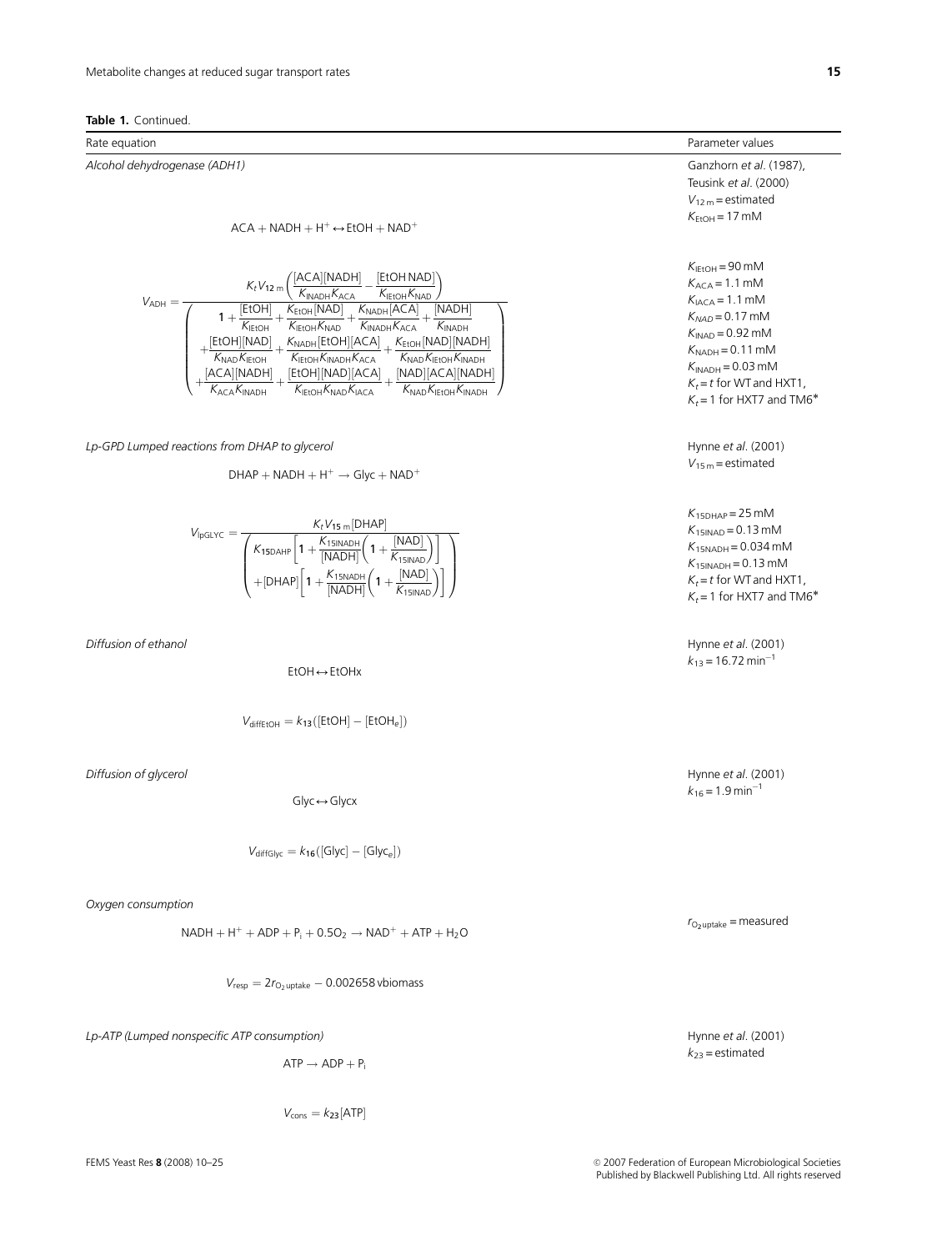Table 1. Continued

Rate equation **Parameter values** and the control of the control of the control of the control of the control of the control of the control of the control of the control of the control of the control of the control of the c Biomass formation and the state of the state of the state of the state of the state of the Sarvath Coviding to the Sarvath Coviding to the Sarvath Coviding to the Sarvath Coviding to the Sarvath Coviding to the Sarvath Cov  $0.07520$  G6P  $+0.02318$  BPG  $+0.01551$  PEP  $+0.11791$  PYR  $+0.06624$  $ACA + 0.00118$  GLYC + 0.09194 NAD<sup>+</sup>  $\rightarrow$  Biomass + 0.00776 F6P + 0.00108  $GAP + 0.09194 (NADH + H<sup>+</sup>) + 0.00922 CO<sub>2</sub> + 0.00266 O<sub>2</sub>$ 

 $V_{\text{Biomass}}$ 

et al. (2003)  $V_{\text{Biomass}}$  = measured

concentrations, or massive accumulation of acetaldehyde or the hexose phosphates). Therefore, the parameter values for these strains were estimated by manual tuning.

The momentaneous biomass yield on ATP was calculated as the estimated growth rate  $[g (L \, cell)^{-1} \, min^{-1}]$  divided by the estimated ATP consumption rate  $\mathrm{[mol}\,(\mathrm{L}\,\mathrm{cell})^{-1}\,\mathrm{min}^{-1})]$ at each time point.

### Results

# Sugar consumption rate correlated with product formation of four strains with different glycolytic flux

The four strains were cultured in chemostats with ethanol as the limiting substrate at a dilution rate of 0.1  $\rm h^{-1}.$  A constant  $CO<sub>2</sub>$  production level for at least three volume changes indicated steady-state growth (Fig. 1). The inflow was stopped, and either glucose or fructose was added to a final concentration of 110 mM (2%), turning the continuous culture into a batch cultivation. The  $CO<sub>2</sub>$  evolution varied for the four strains tested. In the wild type (Fig. 1a), sugar addition led to a sustained increase of  $CO<sub>2</sub>$  production for the 2-h span of the experiment. In contrast, the gas production rate of the HXT1 strain (Fig. 1b) reached a plateau a few minutes after the sugar pulse and thereafter remained constant. The HXT7 strain (Fig. 1c) displayed a slow increase in  $CO<sub>2</sub>$  over the 2 h studied. In the TM6<sup>\*</sup> strain, the  $CO<sub>2</sub>$  profile was completely different, because it declined on sugar addition and subsequently stabilized on a reduced level (Fig. 1d).

The observed differences of the  $CO<sub>2</sub>$  profiles are in line with the observed sugar consumption and production rates. Figure 2a illustrates that the sugar consumption was the largest for the wild type, followed by the HXT1 and HXT7 strains, which consumed about half of the sugar added within 2 h. The  $TM6^*$  strain showed a very low sugar consumption within the experimental time. These differences were further illustrated by the calculated sugar consumption rates (Table 2). The mean sugar consumption rate was reduced in all the mutant strains compared with the wild type, which showed a glucose consumption rate of 3.2 mmol glucose  $(g\,dy\,weight)^{-1}h^{-1}$ . The HXT1 strain showed a 25% reduction, the HXT7 strain a 50% reduction and the TM6<sup>\*</sup> strain a 90% reduction compared with the wild type.

Measurements of the sugar uptake capacity were made on steady-state cultivations fed with ethanol as the carbon source. The results were in the same range as the sugar consumption rates obtained during the pulse experiments. The  $V_{\text{max}}$  values ranged from 0.9 to 1.8 mmol glucose  $(g\,dy\,weight)^{-1}h^{-1}$  and 1.7–3.9 mmol fructose  $(g$  dry weight)<sup>-1</sup> h<sup>-1</sup>, but there were no systematic differences between the uptake capacities of the different strains.

Ethanol is the main product of yeast fermentation and there were clear differences in ethanol production for the four strains analysed (Fig. 2b). While the wild-type strain produced large quantities of ethanol, up to 70 mM during the 2 h of measurement, the production of the HXT1 strain did not exceed 30 mM. Yet, the most astonishing result was that the HXT7 strain did not produce noticeable amounts of ethanol even though the sugar consumption rate was five times higher than that of the  $TM6^*$  strain, which, as expected, did not generate any detectable ethanol. Glycerol, which is a common by-product during fermentation, was also measured (Fig. 2c). The wild-type strain did not start releasing glycerol until 30 min after sugar addition. On the other hand, the HXT1 strain produced glycerol continuously and so did the HXT7 strain, albeit in smaller amounts. The glycerol production should be especially noticed because this strain did not produce any ethanol. The TM6 strain generated barely detectable amounts of glycerol.

The behaviour of the studied strains in medium containing either glucose or fructose did not show large disparities. Both sugars were consumed similarly; however, some differences in the ethanol released were apparent for wild type and HXT1 strains, the latter also showed differences in glycerol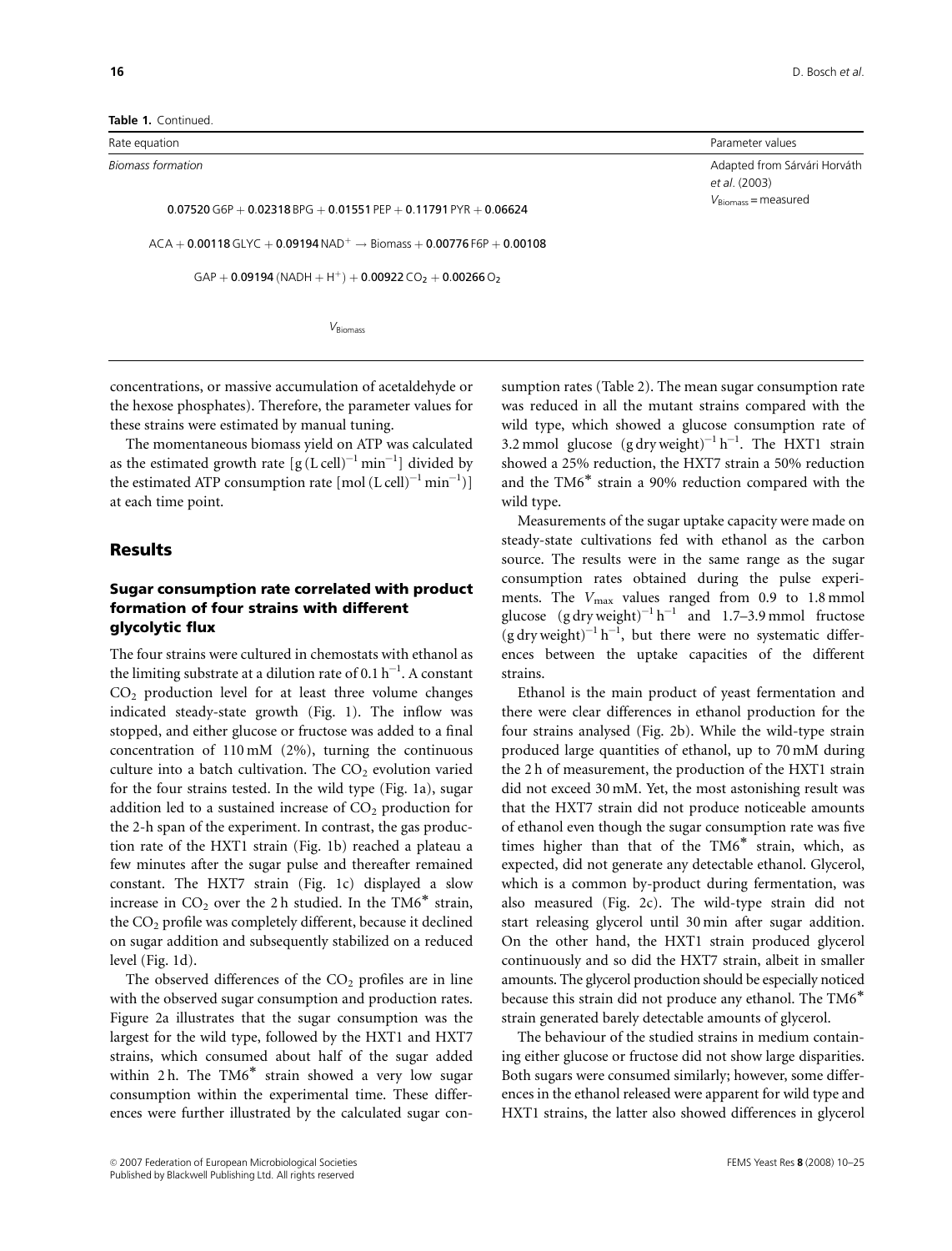

Fig. 1. Carbon dioxide production rate [mmol (L reactor)<sup>-1</sup> min<sup>-1</sup>] during aerobic growth of the (a) wild type, (b) HXT1, (c) HXT7 and (d) TM6<sup>\*</sup> strains in ethanol-limited continuous culture, with addition of sugar to a final concentration of 110 mM at time 0. The sampling points are marked with arrows and a number to facilitate identification. Arrow 1, at steady state; arrows 2–6 at 5, 15, 30, 60 and 120 min after sugar addition, respectively.

formation. This might be explained by distinct kinetics of the hexose transporters towards glucose and fructose. However, this question must be further addressed in a dedicated study (Berthels et al., 2004).

# Intracellular levels of glycolytic intermediates and adenine nucleotides differed between strains with different rates of glycolysis

We chose to monitor the levels of the three first metabolites of glycolysis: G6P, F6P and F16BP, as well as adenine nucleotides, because some of these have been proposed to take part in the glucose repression response (Boles et al., 1993). The most remarkable result of these measurements was the difference between the G6P and F16BP concentration of the four strains (Fig. 3c). This correlated well with the sugar consumption rate of the different strains, F16BP being highest in the wild type, followed, in declining order, by HXT1, HXT7 and the TM6<sup>\*</sup> strain. The opposite occurred for the levels of G6P; TM6<sup>\*</sup> exhibited the highest G6P concentration while the wild-type level was very low after sugar addition (Fig. 3a). In HXT7, the concentration of G6P changed substantially during the measured time as well as between the two sugars. The level of F6P was very low in all four strains and showed the same pattern: a rapid decrease after addition of glucose or fructose to a level close to the detection limit (Fig. 3b). It is interesting to observe that variations in G6P concentration were particularly pronounced in the  $TM6^*$  and HXT7 strains during the first 30 min after sugar addition, before stabilizing for the remaining time of the experiment. The end product of glycolysis, pyruvate, attained the highest levels in the wild type (Fig. 3d).

Large differences were observed in adenosine nucleotide levels between the  $TM6^*$  and the wild-type strains. Thus, in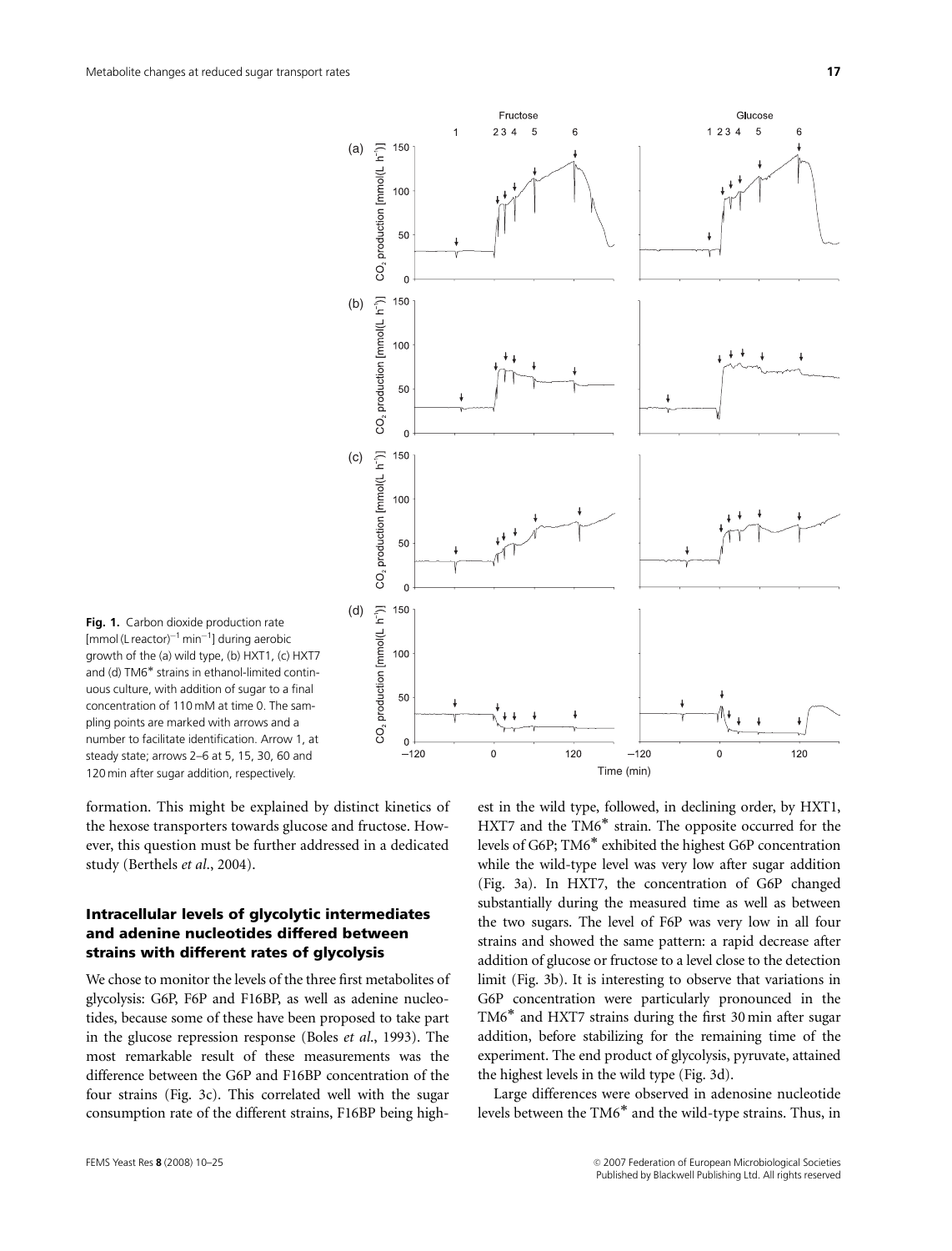

Fig. 2. Determination of extracellular (a) sugar (squares), (b) ethanol (circles) and (c) glycerol (triangles) after addition of glucose (filled symbols) or fructose (open symbols) to ethanol-limited chemostats. Error bars indicate the maximum and minimum values from duplicate samples.

|                  | Sugar consumption rate (mmol $gh^{-1}$ ) |                 | Ethanol production rate (mmol $g h^{-1}$ ) |                 |  |
|------------------|------------------------------------------|-----------------|--------------------------------------------|-----------------|--|
| <b>Strains</b>   | Fructose                                 | Glucose         | Fructose                                   | Glucose         |  |
| Wild type        | $3.21 \pm 0.07$                          | $3.21 \pm 0.03$ | $1.76 \pm 0.02$                            | $3.07 \pm 0.07$ |  |
| HXT <sub>1</sub> | $2.55 + 0.23$                            | $2.30 + 0.25$   | $1.51 + 0.13$                              | $0.63 + 0.01$   |  |
| HXT7             | $1.48 + 0.02$                            | $1.60 + 0.05$   | $0.01 + 0.00$                              | $0.01 + 0.01$   |  |
| $TM6*$           | $0.33 + 0.03$                            | $0.42 + 0.08$   |                                            |                 |  |

Table 2. Mean sugar consumption and ethanol production rates measured over 2 h after a sugar pulse to ethanol-limited chemostats\*

Glucose or fructose was added to a final concentration of 110 mM.

the mutant strain, ATP was higher (Fig. 4a), while ADP and AMP were lower (Fig. 4b and c) compared with the levels of the wild type. As a result of this, the ATP : ADP ratio as well as the ATP: AMP ratio were substantially higher in TM6\* compared with that of the wild type, while the  $NAD^+$  levels remained similar in both (Fig. 4d).

# Storage carbohydrate accumulation varied between strains with different rates of glycolysis

The TM6<sup>\*</sup>, HXT1 and HXT7 strains accumulated trehalose as well as glycogen during the ethanol-limited growth in the chemostats. The  $TM6^*$  continued to accumulate these compounds also after the sugar pulse in contrast to the

HXT1 and HXT7 strains, which, after the addition of sugar, consumed the storage carbohydrates produced earlier (Fig. 5). The short transient decrease in the trehalose content of the TM6<sup>\*</sup> strain was correlated with the small transient increase in the  $CO<sub>2</sub>$  evolution rate (Fig. 1d) during the first 15 min after the glucose pulse. The wild-type strain showed accumulation neither during ethanol-limited growth nor after the pulse, except for a transient accumulation of glycogen directly after the sugar pulse (Fig. 5).

# Modelling of glycolytic flux control

Yeast undergoes a tremendous and rapid reprogramming in response to a sudden glucose pulse. More than 1000 genes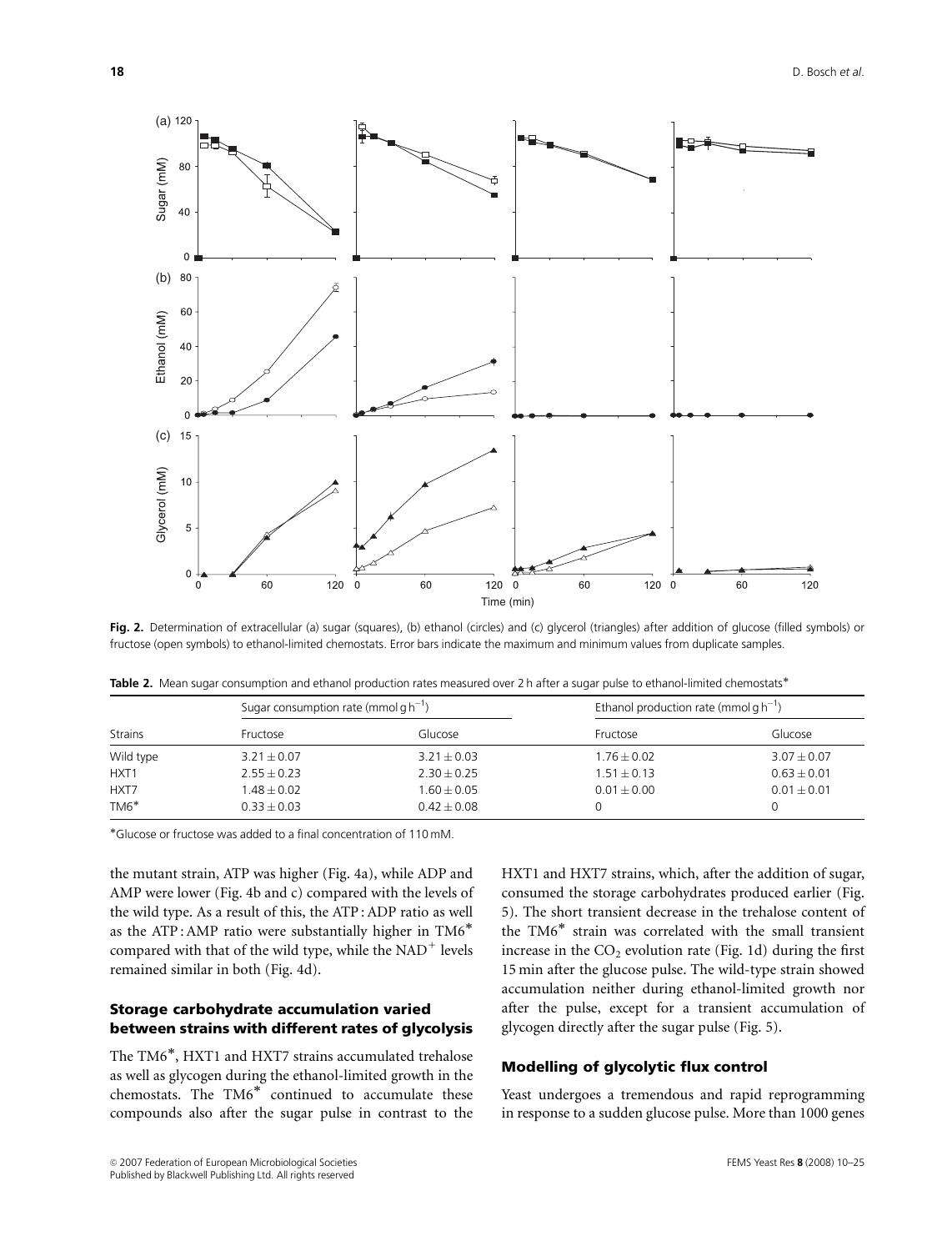

Fig. 3. Determination of intracellular (a) G6P, (b) F6P, (c) F16BP and (d) pyruvate, of the wild type  $(\blacksquare)$ , HXT1  $\langle \bigcirc \rangle$ , HXT7  $\langle \bigtriangleup \rangle$  and TM6<sup>\*</sup>  $\langle \square \rangle$  strains. SEM was below 15% for all measurements.

were significantly affected in the first 5 min after a glucose pulse to a glucose-limited chemostat, together with significant alterations of intracellular metabolite concentrations (Kresnowati et al., 2006). This initial process is still not well understood, and requires a substantially more detailed modelling approach than the one applied here. Instead, we focus on comparing the four strains during 2-h transients. During this period, metabolism is predominantly respirofermentative in the wild type. The model was, therefore, constructed for respiro-fermentative growth on glucose, and was not designed for detailed analysis of the short first transient from respiratory growth. The aim was to investigate whether the changes in intracellular metabolite concentrations and extracellular product profiles could be explained by shifts in enzymatic activities in the different steps of glycolysis. After parameter estimation (Table 3), the model fitted the observed trends well for most of the



Fig. 4. Determination of intracellular (a) ATP, (b) ADP, (c) AMP and (d) NAD<sup>+</sup>, of the wild type ( $\blacksquare$ ), HXT1 ( $\bigcirc$ ), HXT7 ( $\bigtriangleup$ ) and TM6<sup>\*</sup> ( $\Box$ ) strains. SEM was below 15% for all measurements.

metabolites in all four different strains (Fig. 6). The glucose uptake rate increased throughout the transients, while the hexose phosphate concentrations, with few exceptions, remained constant or decreased slightly after the first rapid changes in the early stages. This was taken into consideration by increasing the  $V_{\text{max}}$  values of the upper part of glycolysis by a factor  $(1 + \text{Expr}_1t)$ .

The estimated ethanol production could not be completely eliminated in the HXT7 and TM6<sup>\*</sup> strains. To reach a feasible solution for these strains, a careful balance between the maximum rates of the Lp-PDH, the PDC, the ADH and the GapDH was necessary. An imbalance led to either excessive accumulation of acetaldehyde, negative acetaldehyde concentrations or erroneous glycerol formation. Therefore, parameters were fitted by manual tuning rather than by optimization for the HXT7 and the TM6 strains.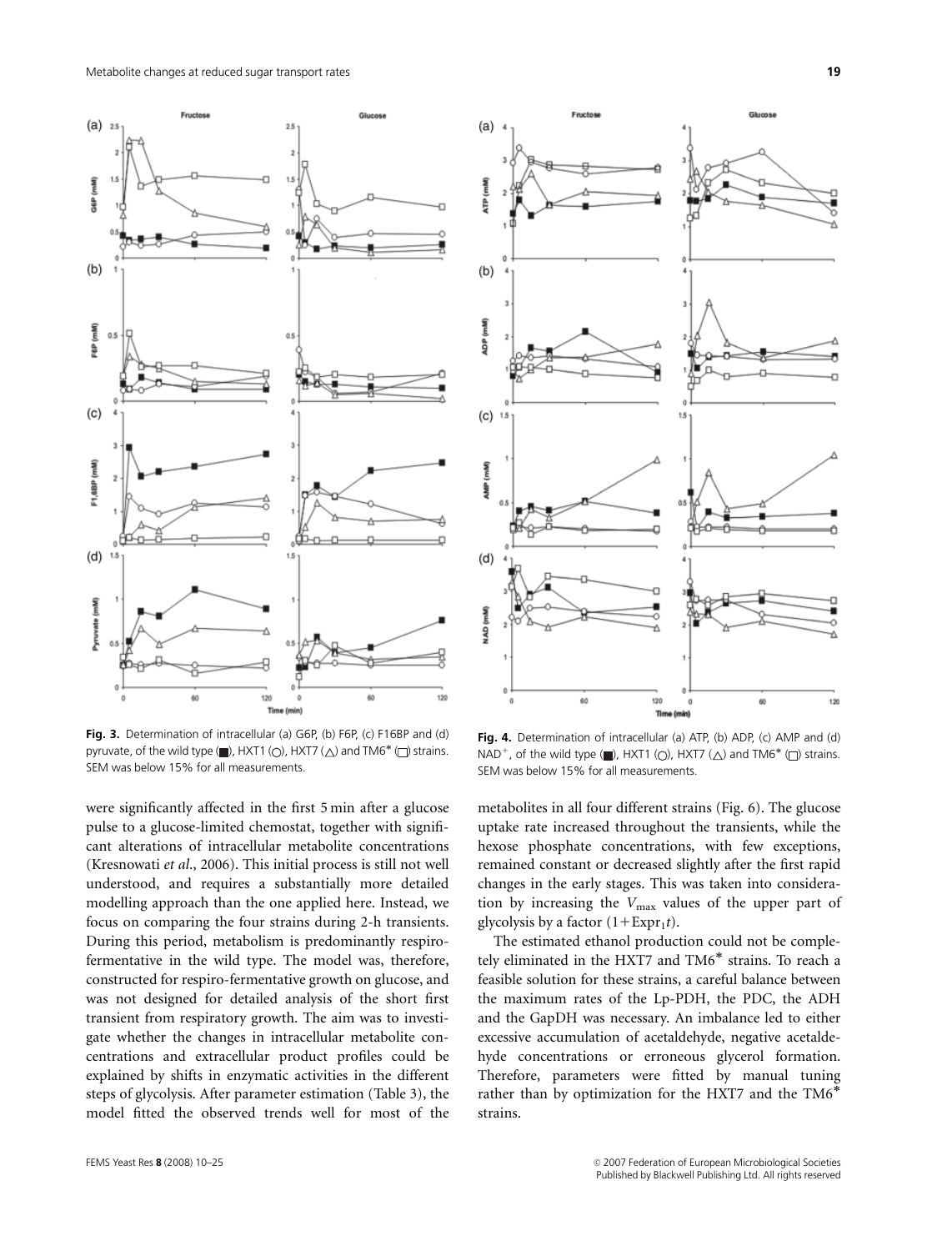

Fig. 5. Determination of (a) trehalose and (b) glycogen, of the wild type  $\Box$ ), HXT1 ( $\bigcirc$ ), HXT7  $(\triangle)$  and TM6<sup>\*</sup> ( $\square$ ) strains. Concentrations are expressed as percentage [g glucose released  $(g$  dry weight) $^{-1}$ ].

The estimated initial  $V_{\text{max}}$  of PFK decreased for all three mutant strains – from 259 mM  $\text{min}^{-1}$  for the wild type to  $9 \text{ mM min}^{-1}$  for the TM6<sup>\*</sup> strain (Table 3). The  $V_{\text{max}}$  of the PGI decreased by a factor 20 in TM6<sup>\*</sup> compared with the wild type. Moreover, the rate of change of expression of the enzymes of the upper part of glycolysis was also lower in the TM6<sup>\*</sup> strain. With these parameter values, the observed differences in the concentrations of G6P, F6P and F16BP could be recreated.

To obtain reasonable values of the predicted  $NAD$ <sup>+</sup> concentrations, it was necessary to modify the sensitivity of Lp-PDH towards  $NAD<sup>+</sup>$  and NADH. This was done by including the two parameters  $K_{\text{NAD}}$  and  $K_{\text{I, NADH}}$  in the parameter optimization, in addition to the  $V_{\text{max}}$ . The  $K_{\text{NAD}}$ and  $K_{\text{L},\text{NADH}}$  values of the TM6<sup>\*</sup> strain were c. 10% and 35% of the corresponding values for the wild type strain. At constant NAD<sup>+</sup> and NADH concentrations, a lower  $K_{\text{NAD}}$ means a higher rate, but lower sensitivity to the  $NAD^+$ concentration, whereas a lower  $K_{\text{L},\text{NADH}}$  value means a lower rate but higher sensitivity to inhibition by NADH. In other words, the PDH and the TCA cycle reactions in the TM6 strain were, as a whole, generally closer to their maximal rates, but were also more sensitive to inhibition by NADH. In the  $TM6^*$  strain, respiratory catabolism of glucose via the TCA cycle, together with a reduced growth rate, could potentially lead to an increased NADH concentration. A control structure as outlined above may, under such conditions, help to maintain the NADH levels low enough, such that any unnecessary glycerol and ethanol production is prevented.

The TM6<sup>\*</sup> strain had both a reduced glycolytic rate and a reduced growth rate during the transient. However, the TM6<sup>\*</sup> apparently had a greater energetic efficiency, because the rate constant for the nonspecific ATP consumption was only 7% of that of the wild type. Indeed, at the end of the 120-min transients, the biomass yield on ATP was much higher  $(22.6 \text{ g mol}^{-1})$  for TM6<sup>\*</sup>, than for the wild-type strain  $(7.3 \text{ g mol}^{-1})$ . The biomass yields on ATP increased steadily for all strains, indicating a continuous adaptation to the environmental conditions.

# **Discussion**

In this study, four S. cerevisiae strains with different glycolytic rates were studied in order to understand the underlying mechanism driving the shift from respiration to fermentation. All strains were initially cultivated in aerobic chemostats, with ethanol as the only energy and carbon source. This guaranteed that all strains used a fully respiratory metabolism. When suddenly exposing the cells to a glucose (or fructose) pulse, the strains responded very differently. The wild type and the HXT1 turned immediately to a respiro-fermentative metabolism, while HXT7 and TM6<sup>\*</sup> maintained respiratory metabolism. A reduction in sugar consumption from one strain to another, such as comparing the wild type with the  $TM6^*$  strain, was accompanied by a decrease in product formation of ethanol and glycerol, accumulation of storage carbohydrates and variations in the intracellular concentrations of glycolytic metabolites and nucleotides. The intermediate consumption rates represented by the HXT1 and HXT7 strains also illustrated these trends.

In general, addition of glucose or fructose to wild-type cells triggers both glucose repression and a switch from respiratory to mainly fermentative metabolism (Rolland et al., 2002). This pattern was observed for the wild-type and the HXT1 strains. Previous reports on aerobic batch cultures have shown that the ethanol production rate in the HXT7 strain is about 50% of that of the wild type (Elbing et al., 2004a, b). In contrast, it was observed here that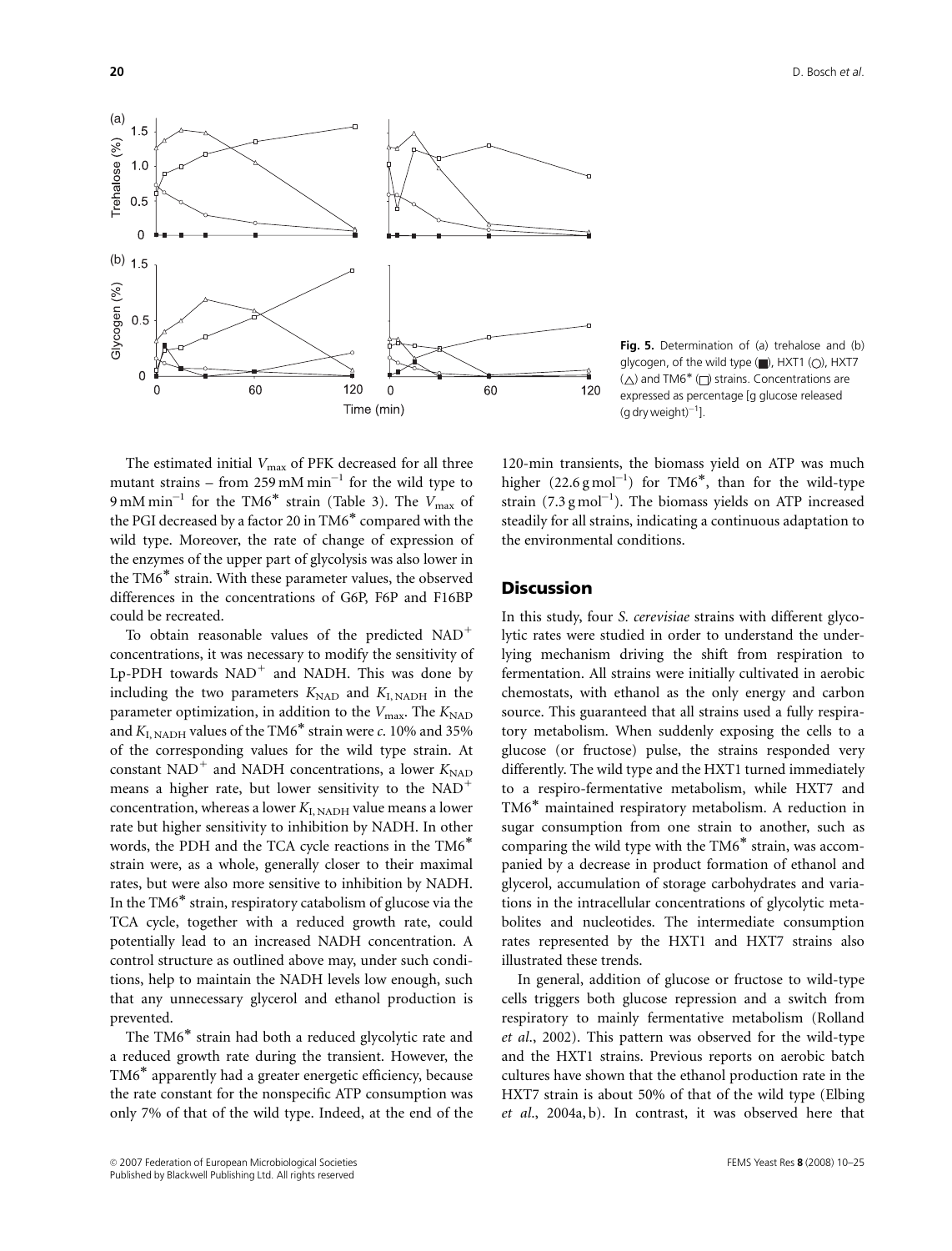|  | Table 3. Estimated model parameter values for the wild type, HXT1, HXT7 and TM6* strains* |  |  |  |  |  |
|--|-------------------------------------------------------------------------------------------|--|--|--|--|--|
|--|-------------------------------------------------------------------------------------------|--|--|--|--|--|

| Reaction              | Parameter <sup>†</sup>                     | Wt                   | HXT <sub>1</sub>      | $HXT7^{\ddagger}$   | $TM6^{*}$           |
|-----------------------|--------------------------------------------|----------------------|-----------------------|---------------------|---------------------|
| <b>HK</b>             | $V_{3\,m}$ (mM min <sup>-1</sup> )         | 1000                 | 1000                  | 1000                | 1000                |
| PGI                   | $V_{4\,\text{m}}$ (mM min <sup>-1</sup> )  | 250                  | 250                   | 250                 | 13                  |
| <b>PFK</b>            | $V_{5m}$ (mM min <sup>-1</sup> )           | 259                  | 71                    | 61                  | 9                   |
| Ald                   | $V_{6\,\text{m}}$ (mM min <sup>-1</sup> )  | 88                   | 58                    | 149                 | 97                  |
| <b>TPI</b>            | $V_{7m}$ (mM min <sup>-1</sup> )           | 116                  | 116                   | 116                 | 116                 |
| GapDH                 | $V_{8m}$ (mM min <sup>-1</sup> )           | $4.34 \times 10^{6}$ | 173                   | $4.1 \times 10^{7}$ | $1.3 \times 10^{5}$ |
| HKT/PGI/PFK/Ald/GapDH | $Expr_1$ (min <sup>-1</sup> )              | 0.06                 | 0.05                  | 0.06                | 0.004               |
| <b>PK</b>             | $V_{10\,\text{m}}$ (mM min <sup>-1</sup> ) | $1.5 \times 10^{5}$  | $1.5 \times 10^{5}$   | $2.4 \times 10^{8}$ | $2.4 \times 10^{8}$ |
| PDC                   | $V_{11\,\text{m}}$ (mM min <sup>-1</sup> ) | 156                  | 78                    | 51                  | 117                 |
|                       | $Expr2$ (min <sup>-1</sup> )               | 0.20                 | 0.09                  | 0.29                | 0                   |
| ADH                   | $V_{12\,\text{m}}$ (mM min <sup>-1</sup> ) | $4.12 \times 10^{7}$ | $1.66 \times 10^{11}$ | $3.7 \times 10^{9}$ | 800                 |
| Lp-GPD                | $V_{15m}$ (mM min <sup>-1</sup> )          | 89                   | 60                    | 560                 | 63                  |
| Lp-PDH                | $V_m$ (mM min <sup>-1</sup> )              | $4.74 \times 10^{4}$ | $1.27 \times 10^{5}$  | $5.0 \times 10^{4}$ | $1.3 \times 10^{3}$ |
|                       | $K_{\text{NAD}}$ (mM)                      | 2170                 | 5440                  | 1660                | 250                 |
|                       | $K_{\text{I, NADH}}$ (mM)                  | 4.3                  | 5.0                   | 22                  | 1.5                 |
| Lp-ATP                | $K_{23}$ (min <sup>-1</sup> )              | 122                  | 60                    | 50                  | 8                   |

\*Parameters were estimated using nonlinear least squares minimization with Gauss–Newton algorithm in MATLAB<sup>C</sup>, except where noted. Values in italics were set as constants and were not part of the optimization. See main text for further details.

 $^\dagger$ Units refer to total cell volume, mmol (L cell volume) $^{-1}$  min $^{-1}$ . The cellular volume was assumed to be 2 mL (g dry weight) $^{-1}$ . See Table 1 for additional parameters and notation.

<sup>‡</sup>Parameters were fitted by manual tuning. Proper optimization gave infeasible solutions.

HK, hexokinase; PGI, phosphoglucose isomerase; PFK, phosphofructokinase; Ald, aldolase; TPI, triose phospate isomerase; GapDH, glyceraldehyde 3-phosphate dehydrogenase; Lp-PEP, lumped phosphoglycerate kinase, phosphoglycerate mutase, enolase; PK, pyruvate kinase; PDC, pyruvate decarboxylase; ADH, alcohol dehydrogenase; Lp-GPD, lumped glycerol 3-phosphate dehydrogenase and glycerol 3-phosphatase; Lp-PDH, lumped pyruvate dehydrogenase and complete TCA cycle reactions; Lp-ATP, lumped, nonspecific ATP consumption.

ethanol formation was negligible in the HXT7 strain while glycerol reached a level remarkably similar to that of the wild type. TM6<sup>\*</sup> showed fully respiratory metabolism on both glucose and fructose, in contrast to a previous study in which ethanol could be produced in substantial amounts during growth on fructose in batch culture (Henricsson et al., 2005).

The different sugar consumption rates were also reflected in the concentrations of intracellular metabolites. G6P and F6P levels were higher for strains with a lower sugar consumption rate (i.e. HXT7 and  $TM6^*$ ) than for those with a higher rate (i.e. wild type and HXT1). F16BP measurements produced quite the opposite result, i.e. considerably lower levels were found in the TM6<sup>\*</sup> strain compared with the wild type. A similar pattern in the enological V5.TM6 $*$ P strain has been reported previously (Henricsson et al., 2005). High concentrations of F6P and G6P, together with low levels of F16BP, may indicate that PFK activity was inhibited. Elevated G6P over F6P concentrations may indicate that the PGI activity was limited, or that the equilibrium constant was affected. Furthermore, the high degree of accumulation of carbohydrates (glycogen and trehalose) may result from an increased level of their substrate (G6P). By applying the kinetic model of the central metabolic fluxes, it was found that alterations in the maximal rates of PFK and PGI could indeed explain the

metabolite concentrations measured for the different strains. The simulations also reproduced the high levels of ATP in the TM6<sup>\*</sup> strain. Under these conditions, ATP acts as a powerful inhibitor of PFK, without being counteracted by AMP (Reibstein et al., 1986; Sols et al., 1989; Larsson et al., 2000). Another well-known regulator of PFK activity is F26BP, whose synthesis and degradation is regulated by cAMP-activated protein kinases (Heinisch et al., 1996). Cells growing on respiratory carbon sources are known to exhibit a transient increase in cAMP levels on addition of glucose (Rolland et al., 2001). F26BP was not measured, and its effect on PFK could thus only be included via an assumed constant concentration based on the literature data. Although adenylate cyclase, the enzyme responsible for synthesis of cAMP from ATP, is activated by one branch responding to external glucose concentrations (Gpr1), there is another branch that requires glucose, fructose or mannose phosphorylation (Ras). The latter could be impaired in strains with reduced sugar uptake, therefore leading to abnormally low levels of cAMP. This view is supported by the high levels of glycogen and trehalose observed in this experiment, compared with the wild type.

The total pool of adenine nucleotide as well as the individual nucleotides undergo rapid transients during the first 5 min of a glucose pulse, in part due to the massive transcriptional reprogramming and protein synthesis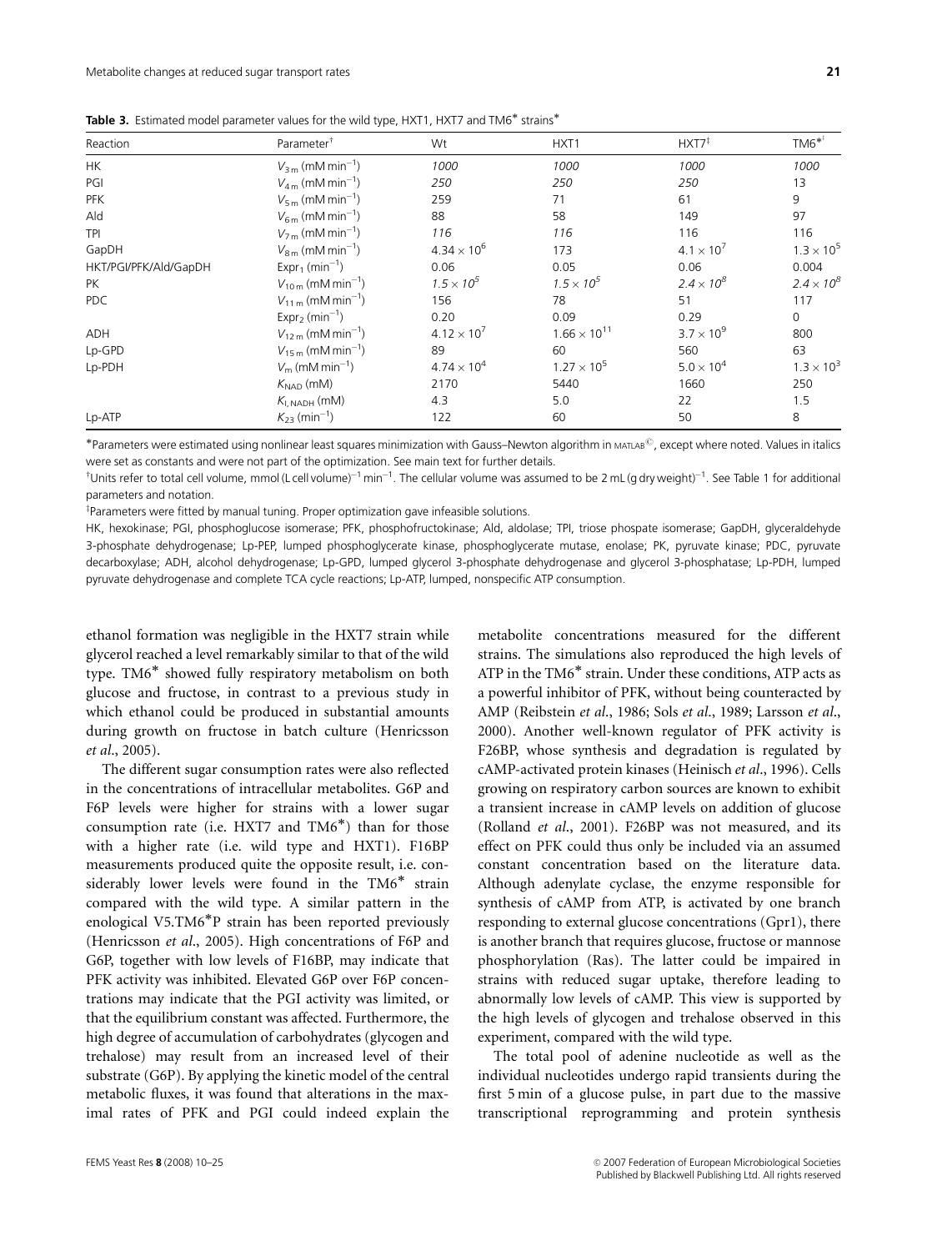

Fig. 6. Simulation of intracellular metabolite concentrations compared with experimental data. (a) G6P (squares, solid line) and F6P (triangles, dashed line), (b) F16BP, (c), pyruvate (squares, solid line) and NAD<sup>+</sup> (triangles, dashed line) (d) ADP (squares, solid line) and ATP (triangles, dashed line) (e) extracellular ethanol (squares, solid line) and glycerol (triangles, dashed line) and (f) CO<sub>2</sub> production rate [mmol (L cell volume) $^{-1}$  min $^{-1}$ ]. Symbols denote experimental data and lines indicate simulated values.

(Kresnowati et al., 2006). During the 120 min duration of the experiments, the size and distribution of the AxP pool continue to change. The ATP : AMP ratio is a potential candidate for the initial glucose repression signal, because it links energy availability and sugar degradation; in addition, it is known to have regulatory functions on sensing components of mammalian cells, particularly on the AMP-activated protein kinase (AMPK) (Wilson et al., 1996). However, attempts to explain glycolytic regulation in yeast according to low energetic levels have found limited support (Hardie et al., 1998) particularly because Snf1, the yeast homologue of AMPK (Celenza & Carlson, 1986; Hardie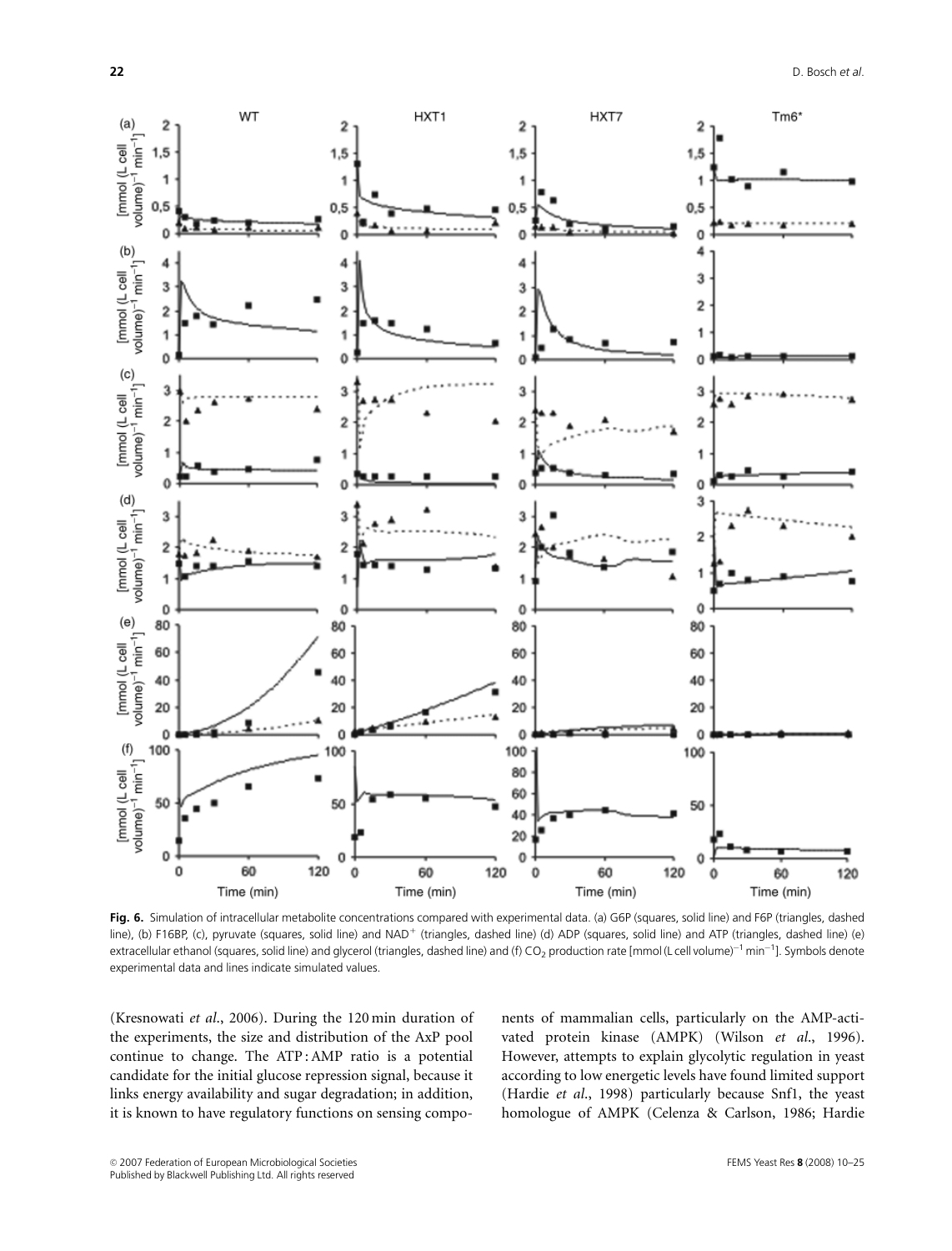et al., 1998), does not respond to ATP or AMP in vitro. One hypothesis would be that the ATP : AMP ratio acts as a primary signal on glycolytic enzymes, e.g. PFK, HK and PK and the outcome affects one or several glucose responsive signalling networks such as, for example, Snf1. Nevertheless, it was found that the ATP : AMP ratio displayed in TM6 was considerably higher than that in the wild type. This could be the result of either a higher energetic efficiency (P/O ratio) or a lower nonspecific ATP consumption of the TM6<sup>\*</sup> strain compared with the wild type. From the results, we cannot distinguish between these, but the effect is manifest in the lower estimated rate constant for the nonspecific ATP consumption, and in the higher biomass yield on ATP. Following up the same line of correlations as in mammals, the higher ATP : AMP ratio should result in an inactive Snf1. In contrast, it has indeed been shown that Snf1 is active in TM6<sup>\*</sup> consistent with a glucose-derepressed strain (Elbing et al., 2004b). The conclusion is that a direct correlation between the ATP : AMP ratio and Snf1 activity does not apply, at least not in explaining the derepressed state of the TM6<sup>\*</sup> strain at high external glucose concentrations.

Earlier evidence has been presented (Elbing et al., 2004a) that the dominating control on the glycolytic flux in TM6 was exerted by the limited uptake capacity of the hexose transporter (the  $Tm6^*$  protein). This resulted in the respiratory phenotype of the  $TM6^*$  strain. However, in the former study, strains were grown in batch cultures with glucose as the only carbon and energy source. In this study, on the other hand, measurements of uptake capacity of the four strains were retrieved during steady-state growth on ethanol. In this case, the uptake capacity did not show any substantial difference between the strains. Still, the cells showed large differences in response to sugar addition, both concerning the immediate response and the response registered 2 h after sugar addition. These new data complement the earlier presented hypothesis from the authors' laboratory, which pinpoints the hexose transport ability of the  $TM6^*$  strain as the main controlling agent of its respiratory phenotype (Elbing et al., 2004a). The present study illustrates that the main controlling mechanism may differ depending on the cultivation conditions under which cells are grown. PFK has for a long time been regarded as a key enzyme in the regulation of the glycolytic rate; however, in recent years, it has been proposed that its main role would be played during carbon-source adaptation (Heinisch et al., 1996; Rodicio et al., 2000). In line with this hypothesis, we show that changed kinetics of PGI and PFK, and a modified sensitivity of PDH and the TCA cycle towards  $NAD^+$  and NADH, may be responsible for the shift from respirofermentative to respiratory metabolism. The present data are not sufficient to derive the mechanisms underlying these kinetic modifications.

The initial glucose repression signal remains elusive and further work will have to be performed to identify its nature. We believe that the set of strains used in this study will contribute to disclosing the mechanism of glucose repression in yeast, for instance by studying the transcriptional response after addition of glucose. On the other hand, this study has contributed with novel information on the control of the regulation between respiro-fermentative and respiratory metabolism.

# Acknowledgements

This work was supported by grants from the Swedish Research Council (621-2004-3550) and the National Research School for Genomics and Bioinformatics. The authors gratefully acknowledge Fitri Hadiah for the initial modelling work, and Karin Elbing and Elisabeth Thomsson for fruitful discussions.

# Authors'contribution

D.B. and M.J. contributed equally to this work.

# References

- Albers E, Larsson C, Liden G, Niklasson C & Gustafsson L (1996) ´ Influence of the nitrogen source on Saccharomyces cerevisiae anaerobic growth and product formation. Appl Environ Microbiol 62: 3187–3195.
- Berthels NJ, Cordero Otero RR, Bauer FF, Thevelein JM & Pretorius IS (2004) Discrepancy in glucose and fructose utilisation during fermentation by Saccharomyces cerevisiae wine yeast strains. FEMS Yeast Res 4: 683–689.
- Boles E & Hollenberg CP (1997) The molecular genetics of hexose transport in yeast. FEMS Microbiol Rev 21: 85–111.
- Boles E & Zimmermann FK (1993) Induction of pyruvate decarboxylase in glycolysis mutants of Saccharomyces cerevisiae correlates with the concentrations of three-carbon glycolytic metabolites. Arch Microbiol 160: 324–328.
- Boles E, Zimmermann FK & Heinisch J (1993) Different signals control the activation of glycolysis in the yeast Saccharomyces cerevisiae. Yeast 9: 761–770.
- Boles E, Zimmermann FK & Thevelein JM (1997) Metabolic signals. Yeast Sugar Metabolism (Zimmermann FK & Entian K-D, eds), pp. 379–408. Technomic Publishing Co, Lancaster.
- Carlson M (1999) Glucose repression in yeast. Curr Opin Microbiol 2: 202–207.
- Celenza JL & Carlson M (1986) A yeast gene that is essential for release from glucose repression encodes a protein kinase. Science 233: 1175–1180.
- Cho Y-H, Yoo S-D & Sheen J (2006) Regulatory functions of nuclear hexokinase1 complex in glucose signaling. Cell 127: 579–589.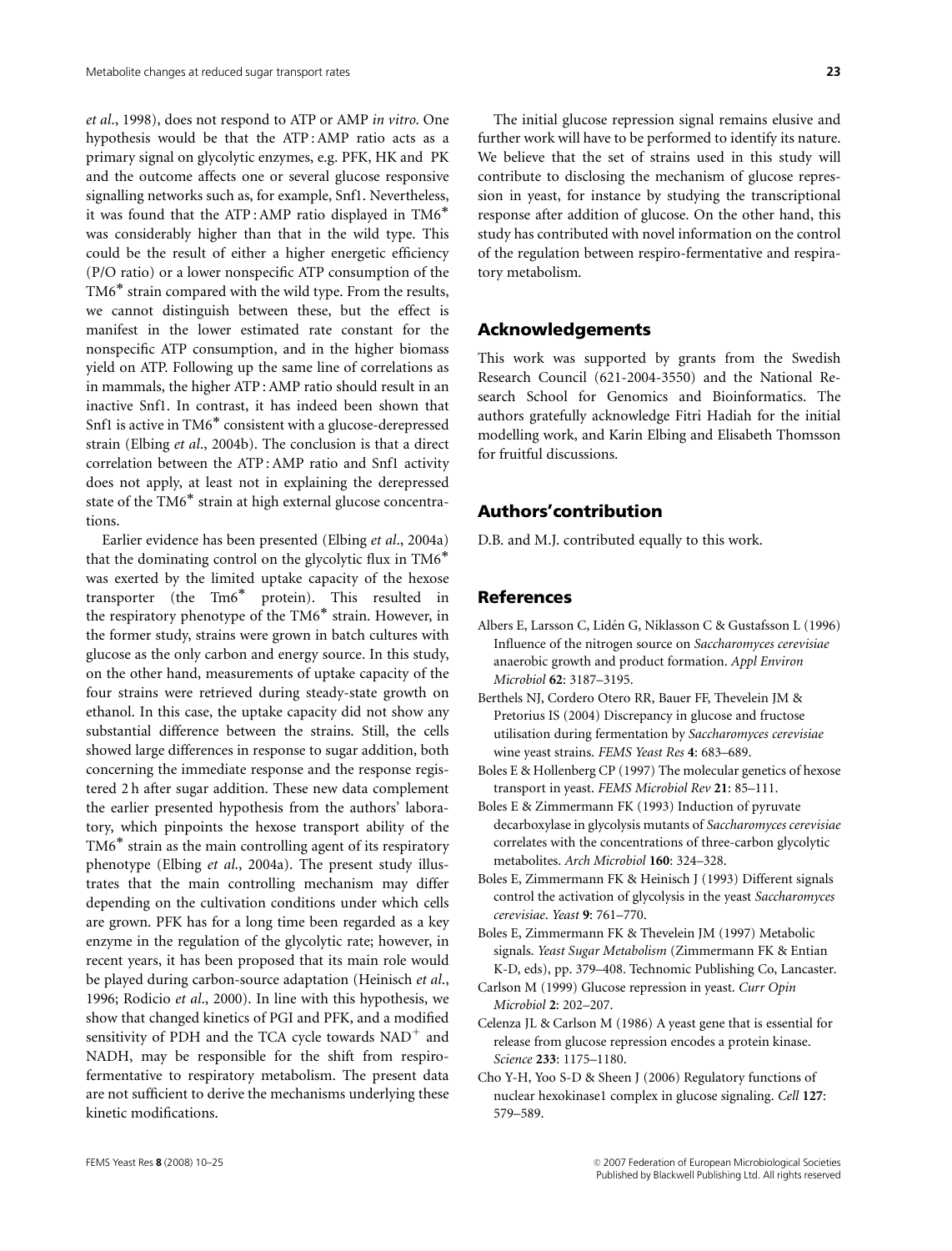- de la Cera T, Herrero P, Moreno-Herrero F, Chaves RS & Moreno F (2002) Mediator factor Med8p interacts with the hexokinase 2: implication in the glucose signalling pathway of Saccharomyces cerevisiae. J Mol Biol 319: 703–714.
- DeRisi JL, Iyer VR & Brown PO (1997) Exploring the metabolic and genetic control of gene expression on a genomic scale. Science 278: 680–686.
- De Winde J, Crauwels M, Hohmann S, Thevelein J & Winderickx J (1996) Differential requirement of the yeast sugar kinases for sugar sensing in establishing the catabolite-repressed state. Eur J Biochem 241: 633–643.
- Dihazi H, Kessler R & Eschrich K (2004) High osmolarity glycerol (HOG) pathway-induced phosphorylation and activation of 6-phosphofructo-2-kinase are essential for glycerol accumulation and yeast cell proliferation under hyperosmotic stress. J Biol Chem 279: 23961–23968.
- Elbing K, Larsson C, Bill RM, Albers E, Snoep JL, Boles E, Hohmann S & Gustafsson L (2004a) Role of hexose transport in control of glycolytic flux in Saccharomyces cerevisiae. Appl Environ Microbiol 70: 5323–5330.
- Elbing K, Ståhlberg A, Hohmann S & Gustafsson L (2004b) Transcriptional responses to glucose at different glycolytic rates in Saccharomyces cerevisiae. Eur J Biochem 271: 4855–4864.
- Fiechter A, Fuhrmann GF & Kappeli O (1981) Regulation of glucose metabolism in growing yeast cells. Adv Microb Physiol 22: 123–183.
- Gancedo JM (1998) Yeast carbon catabolite repression. Microbiol Mol Biol Rev 62: 334–361.
- Ganzhorn AJ, Green DW, Hershey AD, Gould RM & Plapp BV (1987) Kinetic characterization of yeast alcohol dehydrogenases. Amino acid residue 294 and substrate specificity. *J Biol Chem* 262: 3754-3761.
- Gustafsson L (1979) The ATP pool in relation to the production of glycerol and heat during growth of the halotolerant yeast Debaryomyces hansenii. Arch Microbiol 120: 15–23.
- Hardie DG, Carling D & Carlson M (1998) The AMP-activated/ SNF1 protein kinase subfamily: metabolic sensors of the eukaryotic cell? Annu Rev Biochem 67: 821–855.
- Heinisch JJ, Boles E & Timpel C (1996) A yeast phosphofructokinase insensitive to the allosteric activator fructose 2,6-bisphosphate. Glycolysis/metabolic regulation/ allosteric control. J Biol Chem 271: 15928–15933.
- Henricsson C, de Jesus Ferreira MC, Hedfalk K, Elbing K, Larsson C, Bill RM, Norbeck J, Hohmann S & Gustafsson L (2005) Engineering of a novel Saccharomyces cerevisiae wine strain with a respiratory phenotype at high external glucose concentrations. Appl Environ Microbiol 71: 6185–6192.
- Hohmann S, Winderickx J, de Winde J, Valckx D, Cobbaert P, Luyten K, de Meirsman C, Ramos J & Thevelein J (1999) Novel alleles of yeast hexokinase PII with distinct effects on catalytic activity and catabolite repression of SUC2. Microbiology 145: 703–714.

Hynne F, Danø S & Sørensen PG (2001) Full-scale model of glycolysis in Saccharomyces cerevisiae. Biophys Chem 94: 121–163.

Johannes KJ & Hess B (1973) Allosteric kinetics of pyruvate kinase of Saccharomyces carlsbergensis. J Mol Biol 76: 181–205.

- Kresnowati MTAP, van Winden WA, Almering MJH, ten Pierick A, Ras C, Knijnenburg TA, Daran-Lapujade P, Pronk JT, Heijnen JJ & Daran JM (2006) When transcriptome meets metabolome: fast cellular responses of yeast to sudden relief of glucose limitation. Mol Syst Biol 2: 1–16.
- Larsson C, Påhlman I-L & Gustafsson L (2000) The importance of ATP as a regulator of glycolytic flux in Saccharomyces cerevisiae. Yeast 16: 797–809.
- Mojžita D (2007) Thiamine-related regulation of metabolism and gene expression in the yeast Saccharomyces cerevisiae. PhD Thesis, Göteborg University, Göteborg, Sweden.
- Mounolou J (1975) The properties and composition of yeast nucleic acids. The Yeasts (Rose AH & Harrison JS, eds), pp. 309–334. Academic Press, London.
- Otterstedt K, Larsson C, Bill R, Ståhlberg A, Boles E, Hohmann S & Gustafsson L (2004) Switching the mode of metabolism in the yeast Saccharomyces cerevisiae. EMBO Rep 5: 1–6.
- Özcan S & Johnston M (1999) Function and regulation of yeast hexose transporters. Microbiol Mol Biol Rev 63: 554–559.
- Özcan S, Freidel K, Leuker A & Ciriacy M (1993) Glucose uptake and catabolite repression in dominant HTR1 mutants of Saccharomyces cerevisiae. J Bacteriol 175: 5520–5528.
- Parrou JL & François J (1997) A simplified procedure for a rapid and reliable assay of both glycogen and trehalose in whole yeast cells. Anal Biochem 248: 186–188.
- Postma E, Scheffers WA & van Dijken JP (1989) Kinetics of growth and glucose transport in glucose-limited chemostat cultures of Saccharomyces cerevisiae CBS 8066. Yeast 5: 159–165.
- Regelmann J, Schule T, Josupeit FS, Horak J, Rose M, Entian KD, Thumm M & Wolf DH (2003) Catabolite degradation of fructose-1,6-bisphosphatase in the yeast Saccharomyces cerevisiae: a genome-wide screen identifies eight novel GID genes and indicates the existence of two degradation pathways. Mol Biol Cell 14: 1652–1663.
- Reibstein D, den Hollander JA, Pilkis SJ & Shulman RG (1986) Studies on the regulation of yeast phosphofructo-1-kinase: its role in aerobic and anaerobic glycolysis. Biochemistry (Moscow) 25: 219–227.
- Rizzi M, Baltes M, Theobald U & Reuss M (1997) In vivo analysis of metabolic dynamics in Saccharomyces cerevisiae: II. Mathematical model. Biotechnol Bioeng 55: 592–608.
- Rodicio R, Strauss A & Heinisch JJ (2000) Single point mutations in either gene encoding the subunits of the heterooctameric yeast phosphofructokinase abolish allosteric inhibition by ATP. J Biol Chem 275: 40952–40960.
- Rolland F, Winderickx J & Thevelein J (2001) Glucose-sensing mechanism in eukaryotic cells. Trends Biochem Sci 26: 310–317.